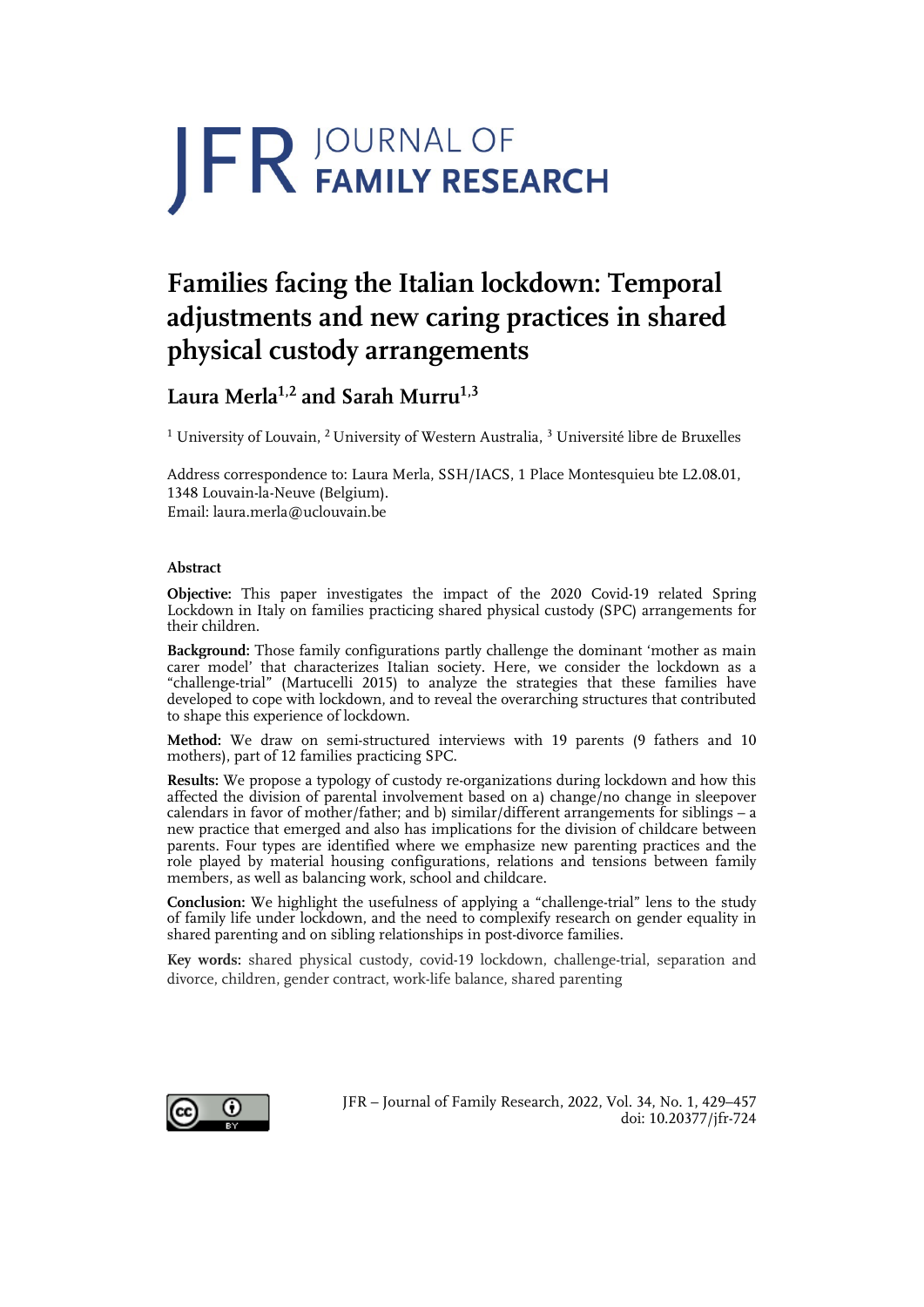#### **1. Introduction**

This paper focuses on the challenges of the Covid-19 related Spring 2020 Lockdown in Italy for separated families living in the Turin area (Piedmont) and who were practicing shared physical custody arrangements (SPC) for their children when this lockdown was declared.

Italy was the first European country to be severely hit by the COVID-19 pandemic, with the first confirmed cases of community transmission found on February 21<sup>st</sup> in the North of the country. The following day, the Italian government declared a local lockdown in several municipalities of Lombardy and Veneto, and people decreased their mobility in the whole Northern region, as companies opted for teleworking and people avoided public transport (Beria & Lunkar 2021). Between February  $23^{rd}$  and  $29^{th}$ , several Northern regions, including Piedmont, suspended public events and closed schools and museums, and on March 4th all schools and universities in the country were closed. National lockdown – the first in Europe – was declared on March  $9<sup>th</sup>$ . All companies and working places were closed, except essential ones, and people were asked to remain at home except for work or absolute necessity (such as health reasons or food purchasing). From May 4<sup>th</sup> on, lockdown measures were progressively relaxed – industry and retail progressively reopened, and movements across municipalities were allowed again for work or health reasons, as well as for visits to relatives. During this so-called 'Second Phase' (Beria & Lunkar 2021), the government announced that schools would remain closed until September. From May  $16<sup>th</sup>$  on measures were further relaxed, with most businesses, sports clubs and theatres re-opening, and freedom of movement allowed within regions. However, travel between regions remained prohibited until June 3rd, 2020.

When the pandemic hit Italy, we were just about to start a second wave of data collection with families practicing SPC arrangements in the Turin area, in the context of a research project exploring children's socialization in post-separation families. At that stage we had an in-depth vision of the practices and routines characterizing those families' arrangements in 2018-2019, and we wanted to deepen certain issues and see how their arrangements had changed over time. But with the lockdown, additional questions emerged: what impact did lockdown have on those family arrangements? How did these families adapt to the lockdown situation? And what do these adaptations tell us about the structural factors and inequalities shaping post-divorce family life in Italy, a country still characterized by strong gender inequalities and women's prominent role in caring for children (Naldini & Solera 2018)? These are the questions we address in this paper. After presenting SPC in the Italian context and highlighting the persistence of the "mother as carer model" (Naldini & Santero 2019), we present our theoretical approach which consists in considering lockdown as a "challenge-trial" (Martuccelli 2015) that profoundly disrupted family routines, was imposed on individuals, and revealed some key elements of the social structures and inequalities that underlie and shape post-divorce family life in Italy. We then explain how the families we met adapted their custody arrangements during lockdown, and the implications those (re)organizations had for fathers' involvement in parenting.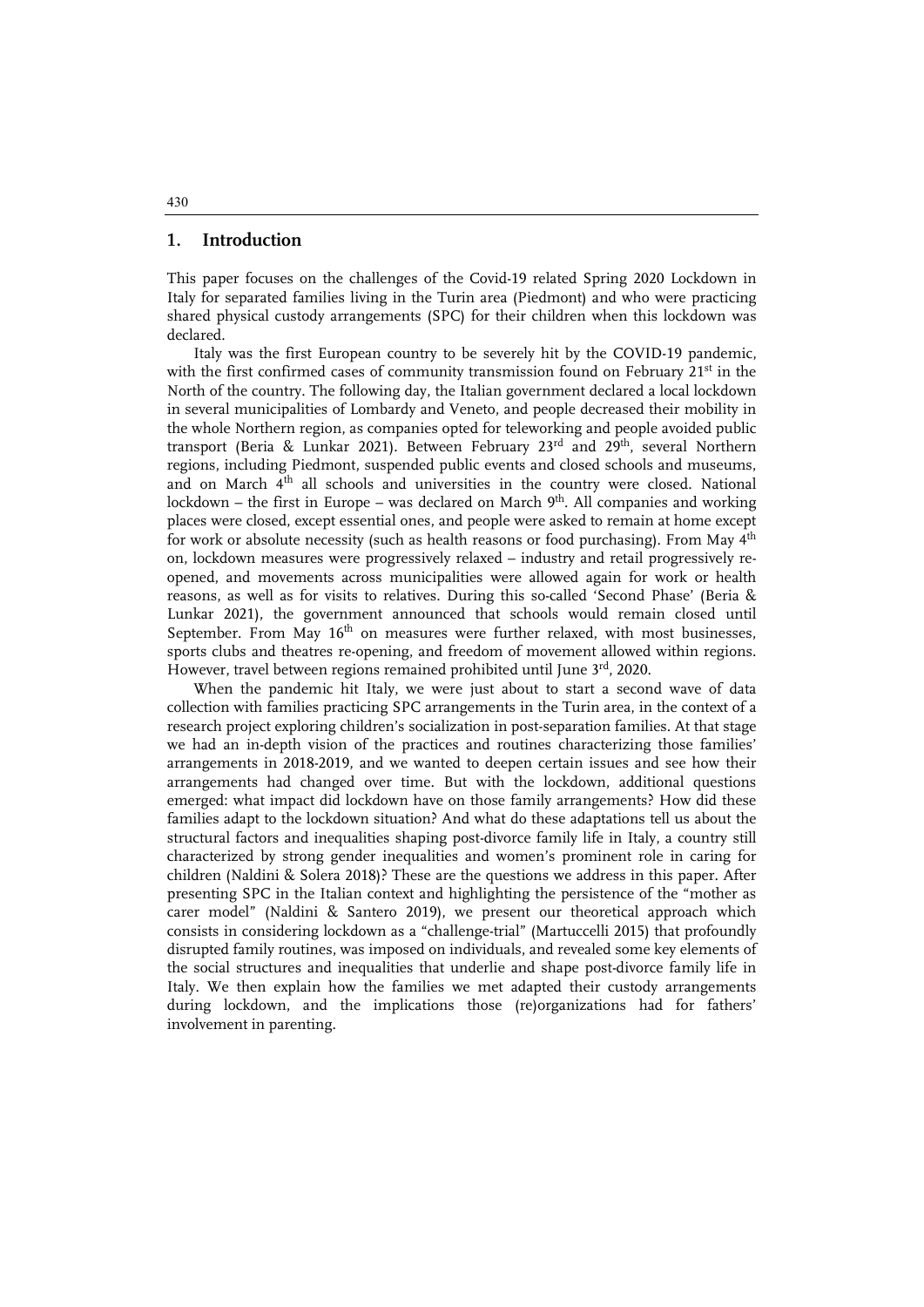#### **2. SPC in the Italian context: the centrality of mothers as carers**

In 2006, law 54/2006 introduced *affidamento condiviso*, or joint *legal* custody, as the preferred choice in parental separation cases.<sup>[1](#page-2-0)</sup> The law states that "minor children have the right to maintain balanced and continuous relations with both parents, to receive care, education, and upbringing from both and to maintain significant relations with relatives from both parental family lines. (…) Parental authority is exercised by both parents" (Legge 54/2006 Art.1.1). However, this does not translate into an equality of residential time at each parent's dwelling. Indeed, what the Italian court set out in that law is a common right to *bigenitorialità*, or the children's right to have an equal and continuous relation with both parents, who are both entitled to legal custody in the form of parental responsibility. But there is no indication that they are required to share *physical* custody of their children, in the form of a relative equality of residential times at each home (de Blasio & Vuri [2](#page-2-1)019; Lenti & Long 2014; Murru forthcoming 2021).<sup>2</sup> In addition, Italian law provides the principle of assigning the dwelling where the family was living for a significant amount of time before the separation to one of the parents, following the principle of the children's right to stay in the familial dwelling. With joint legal custody (*affidamento condiviso*), the house can in theory be assigned to either of them, but statistics show that the family house continues to be majoritarily assigned to mothers (around 90%) as was already the case before the 2006 law (de Blasio & Vuri 2019; Lenti & Long 2014).<sup>[3](#page-2-2)</sup> In practice, family law thus maintains a gendered hierarchy and gendered division of labor between parents that places a heavier workload and responsibilities on mothers, which is also reflected in separated families. Statistics indeed show that since the 2006 law, children have been in a very large majority in joint *legal* custody (89% in 2015, Istat), but shared *physical* custody, defined as "a care arrangement in which a child lives from 30 to 70% of the time with each parent after their separation or divorce" (Bernardi & Mortelmans 2021: 5), seems to remain quite marginal.<sup>[4](#page-2-3)</sup>

Barriers against SPC are numerous in the Italian context. As we have said, Courts tend to asign the family dwelling to the mother, meaning fathers must find and create a new living place for their children. The school system also reinforces the mother as main carer model, with dismissals at 1 or 2 pm from age 11 on, and a pedagogy heavily based on studying and exercising at home after school. Children thus have lunch at home after school, study from home in the afternoon, and carry heavy books on a daily basis – further complicating SPC logistics.

These examples highlight the influence of traditional normative models in the Italian context. Contemporary Italy is indeed still characterized by a familialistic mother-centered

 $\ddot{ }$ 

<span id="page-2-0"></span><sup>1</sup> Italy has a relatively stable crude divorce rate (from 1.6 in 2016 to 1.4 in 2019) that is slightly under the European rate (1.9 in 2016) (Eurostat).

<span id="page-2-1"></span><sup>2</sup> As Bernardi and Mortelmans (2021: 6) note, legal custody is widespread across Western countries, but "it is not always followed up by SPC despite the strong advocacy it has received".

<span id="page-2-2"></span><sup>3</sup> For a detailed account of the Italian legal framework for divorce, separation, and custody of children, see Murru, forthcoming 2021.

<span id="page-2-3"></span><sup>4</sup> There is a severe lack of statistics on physical custody arrangements in Italy, but according to Steinbach et al., (2021: 151), in 2010, egalitarian SPC (50-50% arrangements) concerned 2.8% of children in non-intact families.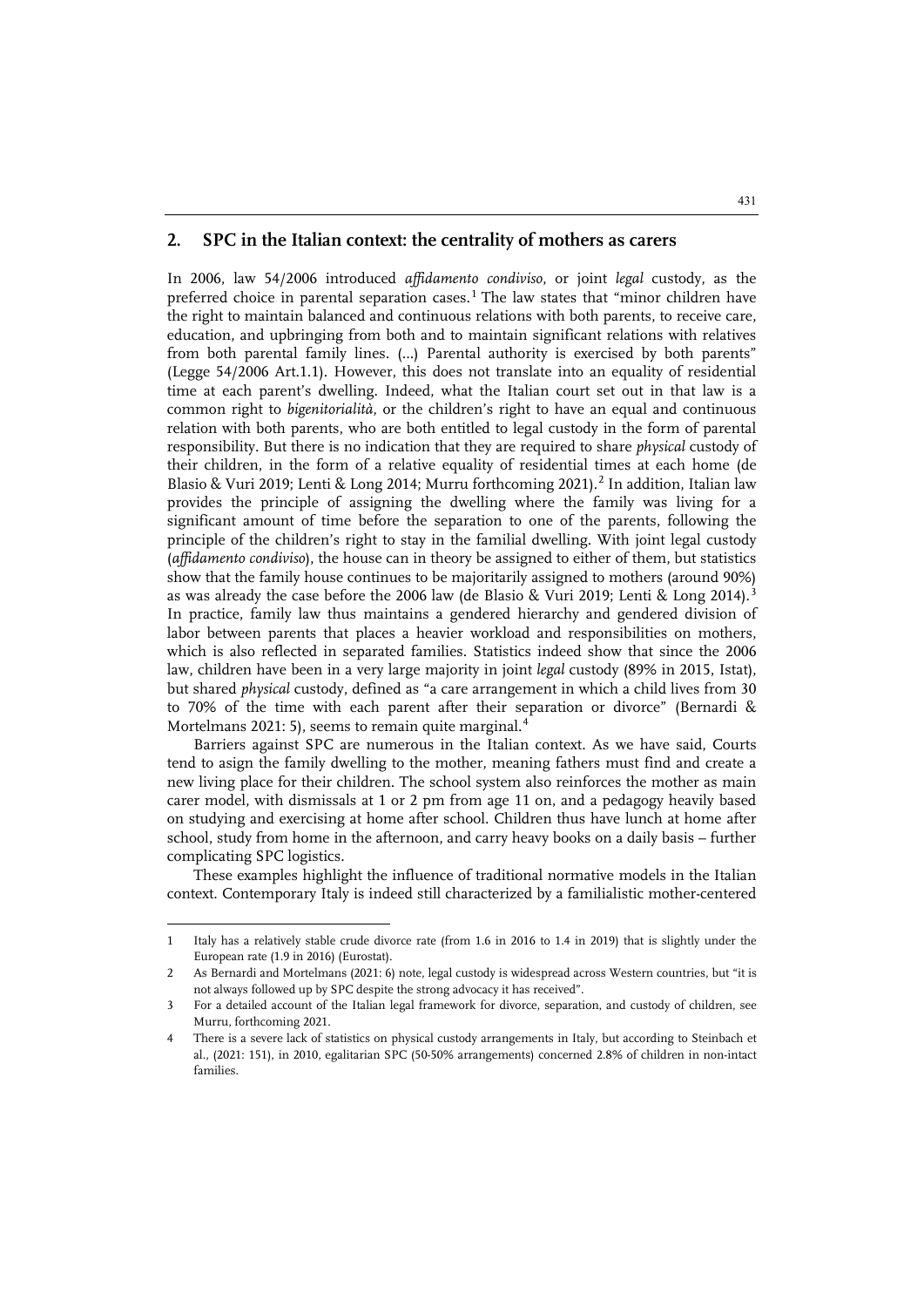welfare state, where "women continue to be considered and continue to be the primary caregivers for children, while men continue to act as the main breadwinners of the family" (Cannito & Scavarda 2020: 802; see also Naldini 2015). Gender equality scores are lower in Italy than in the EU-28 average, as measured by the 2020 Gender equality index, with respectively 63.5 for Italy and 67.9 for the EU 28-average. The difference is even higher for care activities (with 63.5 for Italy and 70 for the EU-28) and work (63.3 for Italy compared with 72.2 for the EU-28). Drawing on the latest data from Istat, the Italian National Institute of Statistics, Manzo and Minello (2020) note that within working couples with children, women contribute 4.2 more hours to daily family work than men. Obstacles to fathers' involvement in childcare include, among other factors, the persistence of the mother as carer model, hegemonic masculinity (Crespi & Ruspini 2015), and barriers in the workplace (Murgia & Poggio 2011) – these factors being reflected in and supported by Italian law in cases of family dissolution.

Families who practice SPC in this context are thus challenging the dominant gender model. Thomson and Turunen (2021) locate parents practicing SPC in Western countries at the forefront of the gender revolution, whether or not they are actually motivated by gender equality in earning and caring. As the existing body of literature shows, this custody arrangement not only encourages fathers' involvement in childcare, it also favorably impacts on mothers' participation in the labor market, as it reduces the temporal pressure of combining paid work, childcare, and leisure (Bernardi & Mortelmans 2021).

#### **3. Lockdown as a challenge-trial for families practicing SPC**

Building on French sociology, we conceptualize lockdown as a "challenge-trial" ("épreuvedéfi" in French) (Martucelli 2015), defined as "historical challenges, socially produced, and unequally distributed, that individuals must face" (Martuccelli 2006: 12). Challenge-trials profoundly disrupt the routines of life (Caradec 2007) and engage a vision of individuals as actors (Martuccelli 2006). It's also important to acknowledge that trials are not necessarily experienced negatively. As Sacriste (2019: 50) points out, "they can also be experienced in a playful, adventurous, disruptive way and, once resolved, can be liberating or emancipating".[5](#page-3-0) Martucelli (2015) uses trials as an analytical operator not only to describe and understand how individuals cope with changes, but also to achieve a specific understanding of the structures and phenomena of society – including in the family sphere. "Trials" are indeed moments in which the places and roles occupied by family members are played out (Boutet & Le Douarin 2014), where social actors re-position themselves, and where social structures, relations and inequalities are revealed. Actually, many people's social and individual characteristics (like gender, age or material resources) make sense in relation to these challenges (Martuccelli 2006: 12).

In this paper, we operationalize challenge-trials through a focus on the daily practices through which people 'do' family (Morgan 2011). Family practices are the activities that family members do in relation with each other, and through which they (re)affirm, (re)produce and (re)define their family relationships. Childcare practices thus represent

 $\ddot{ }$ 

432

<span id="page-3-0"></span><sup>5</sup> Original in quote in French, translated by the authors.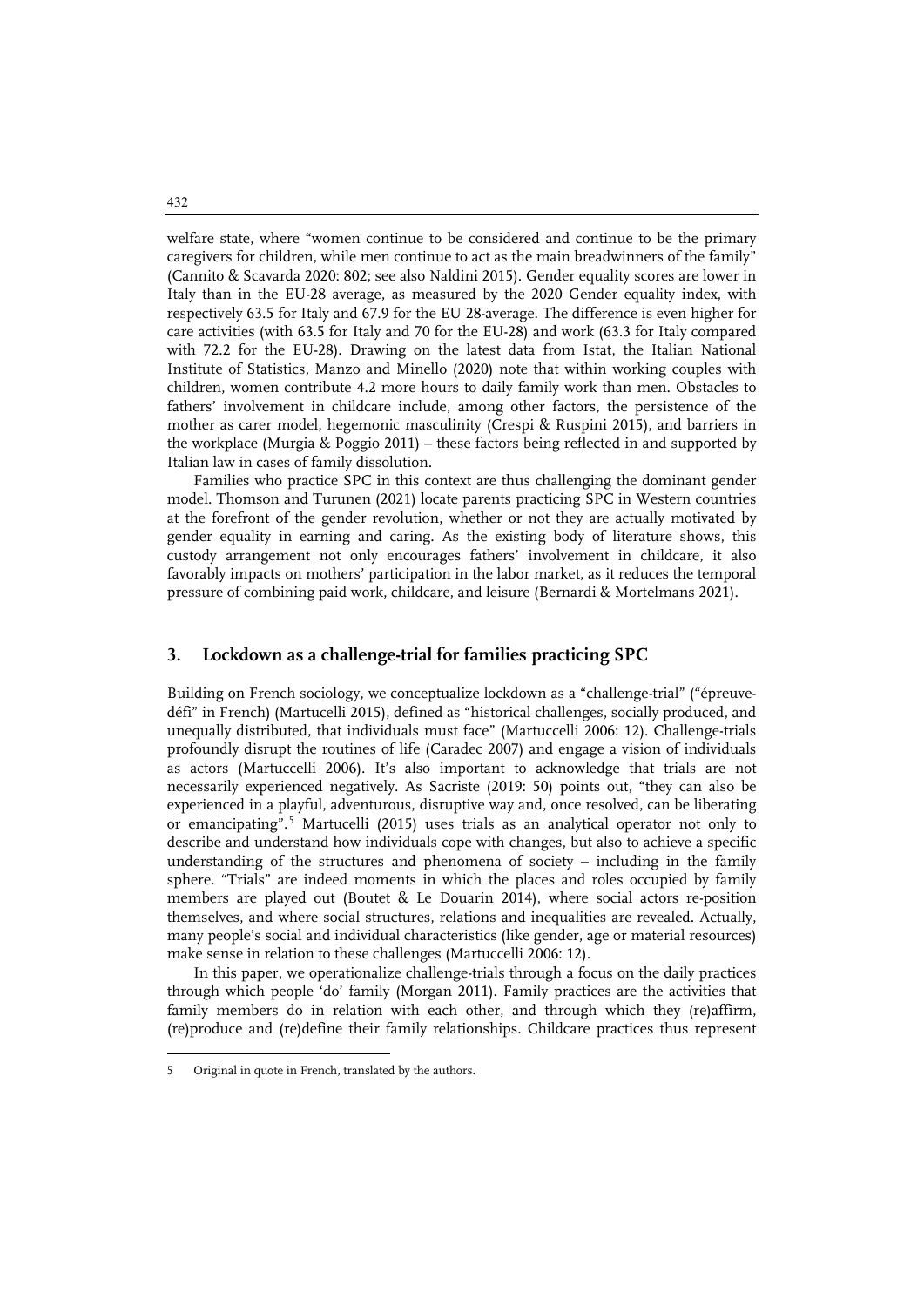an important set of family practices. Time is also an important dimension of the 'doing family' approach (Morgan 2020). Family practices indeed reproduce and construct everyday time, for instance through the setting, management and coordination of timetables within the home, the creation of temporal routines and, in the case of SPC arrangements, the definition and management of the rhythm of alternations between homes. The focus on family practices thus offers a fruitful lens to analyze how lockdown disrupted daily routines concerning the division of child custody and childcare between parents, and the new practices families developed in response to those disruptions.

The lockdown represents a particular type of "challenge-trial": unlike divorce (Martuccelli 2006; Wagener 2013) or old age (Caradec 2007), it is not an institutionalized trial that punctuates the life course. Rather, it is an unprecedented constraint imposed on entire populations by governments - in response to a pandemic no one was prepared for - , and that does represent a major challenge for individuals, families, and contemporary societies. In this sense, it may be considered as particularly significant for this historical period and for life trajectories. As Mari et al (2020) note, this pandemic profoundly disrupted the emotional, working and social lives of millions of people, and had key implications for families who were confronted with telework, the impossibility of being (re)united with relatives, and constant co-habitation with their household members. In their study of 20 family networks of Neapolitan students, Fraudatario et al (2020) suggest that the strategies they developed to (re)adapt to lockdown depend on, and are influenced by, a broad series of factors such as family composition, living space arrangements, familiarity with new communication technologies, area of residence, the family's type of support system, the distribution of care loads and the organization of marital roles. In fact, there is wide consensus in the social sciences on the extent to which the experience of confinement and its social, economic and health-related consequences are not only differentiated according to key markers of social inequality but may also exacerbate them in the long-term (see for instance, Arpino et al. 2020; Bessière et al. 2020; Dubost, Pollack & Rey 2020). Existing studies of work-family balance in the Italian lockdown context suggest that in nuclear families, fathers working remotely have tended to increase their involvement with their children, particularly when their partners continue to go to their usual place of work (Cannito & Scavarda 2020, Del Boca et al. 2020; Mangiavacchi et al. 2020). However, overall, these studies point out that women have spent even more time on housework and childcare, and the division of care duties has remained largely gendered and unequal, including in the more egalitarian families, and has even been exacerbated in less egalitarian ones (Cannito & Scavarda 2020; Del Boca et al. 2020). For Cannito and Scavarda (2020), this is largely due to dominant models involving the centrality of paid work in men's lives, and the expectation that women should prioritize care over paid work when care needs increase.

To date, no published studies have looked into divorced or separated families during the Covid-19 lockdown in Italy. This is an important gap, as the lives and routines of separated families have been particularly disrupted by lockdown, and their capacity to sustain SPC arrangements is a case in point. This is certainly the case for monoparental families, but it is also an important issue for those practicing SPC - which we focus in this paper. The closure of entire sectors (schools, businesses, companies), telework and distance learning erased the boundaries between school, work, and family life, disturbed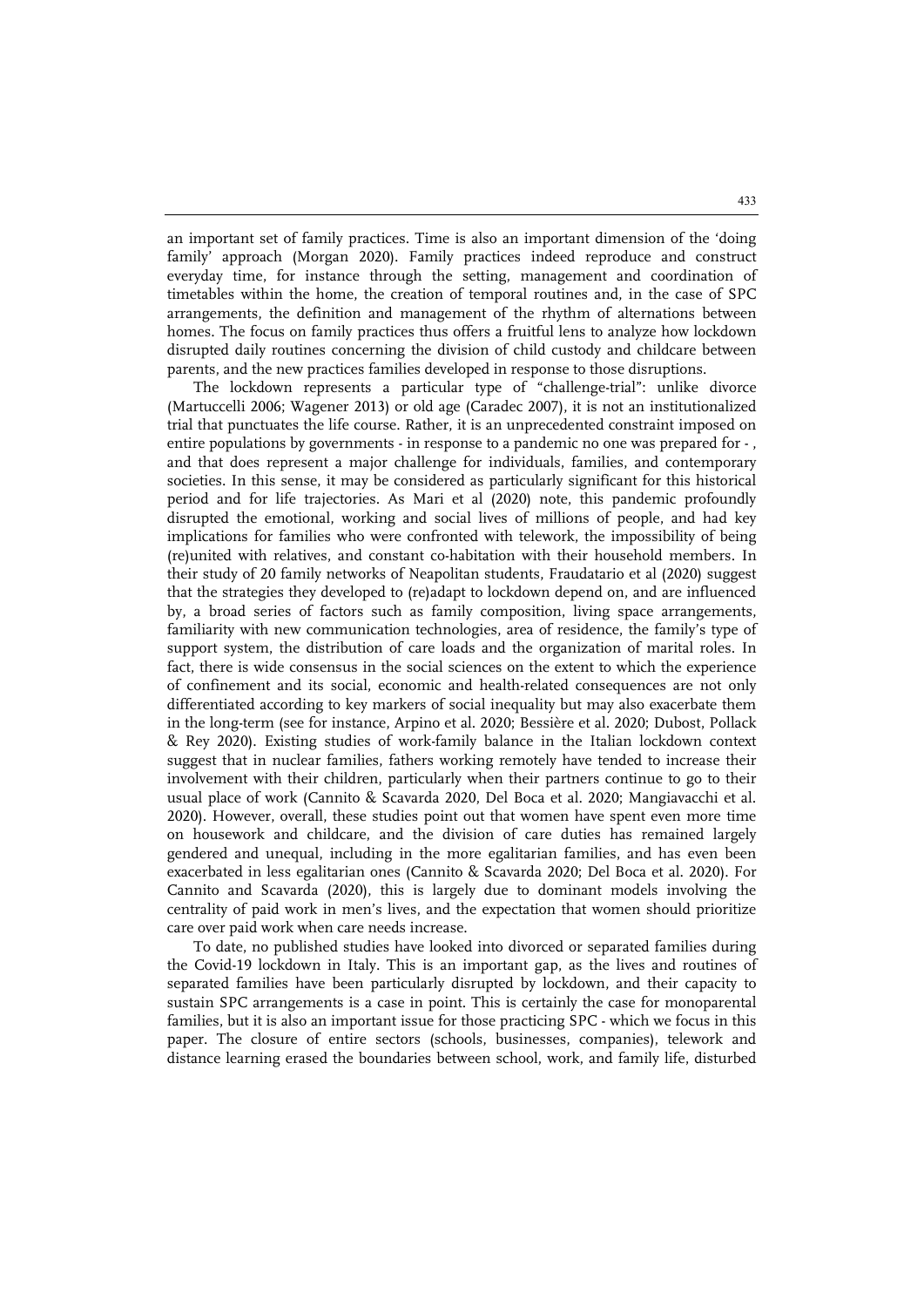the rhythms and temporalities of those social spheres, and brought them all together in the space of the dwelling. This space was often constrained as, in Italian cities, most families live in apartments (located in condominiums). This is linked to cultural modes of inhabiting as well as to the real-estate market, where these types of dwellings represent the bulk of residential offers (Filandri et al. 2020). In addition, lockdowns were avowedly designed to immobilize people in their 'homes' and limit social contacts. Alternating child custody between households is problematic in that context. Although Italy rapidly allowed minor children to maintain physical contact with both parents, fears of bringing the virus back home or of transmitting it to the other household may have encouraged parents to change their child custody arrangements, possibly opening up the way for increased involvement of fathers or, on the contrary, reinforcing the centrality of mothers as carers. That said, if alternating children between households may have represented a constraint or something difficult/impossible to manage in the context of a lockdown, it may also have been experienced as a resource (e.g., allowing children to "move", or to provide them with better housing conditions). A French study focused on children aged 8-9 shows for instance that children in SPC had fewer sleep problems, fewer socio-emotional difficulties and were less likely to have poor relations with their parents during the French Spring lockdown than children living with both their parents, or with just one parent only (Thierry et al. 2021).

Studying how parents practicing SPC faced the lockdown "challenge-trial" thus not only allows us to dig into the practices that were deployed, but also to reveal the weight, and role, played by social structures and inequalities in shaping those negotiations and practices.

#### **4. Method**

j

#### *4.1 Data collection and analysis*

In this paper, we analyze the accounts of 12 families living in the Piedmont Region (mostly the city of Turin<sup>[6](#page-5-0)</sup>), among which 19 parents were interviewed (9 fathers and 10 mothers). These families were initially recruited and interviewed in 2018-2019, in the wider context of the ERC Starting Grant project "MobileKids" that focuses on children's socialization in SPC arrangements.<sup>[7](#page-5-1)</sup> Recruitment criteria were centered around the geographical delimitation just mentioned, the age of the children (at least one child between 10 and 16), and the amount of time spent in each dwelling (calculated in terms of nights slept in each place) ranging from a 30-70% distribution to 50-50%. Here, we draw on follow-up interviews with parents (interviewed separately), conducted during the 2020

434

<span id="page-5-0"></span><sup>6</sup> Among these 12 families, 1 lived in the rural area, 2 in peri-urban neighborhoods, 2 had one parent in the city center and the other in a peri-urban neighborhood, and the other 7 lived in the city center of Turin.

<span id="page-5-1"></span><sup>7</sup> See www.mobilekids.eu. This project has received funding from the European Research Council (ERC) under the European Union's Horizon 2020 research and innovation program under grant agreement No 676868. This paper reflects only the authors' view. The European Commission is not responsible for any use that may be made of the information it contains.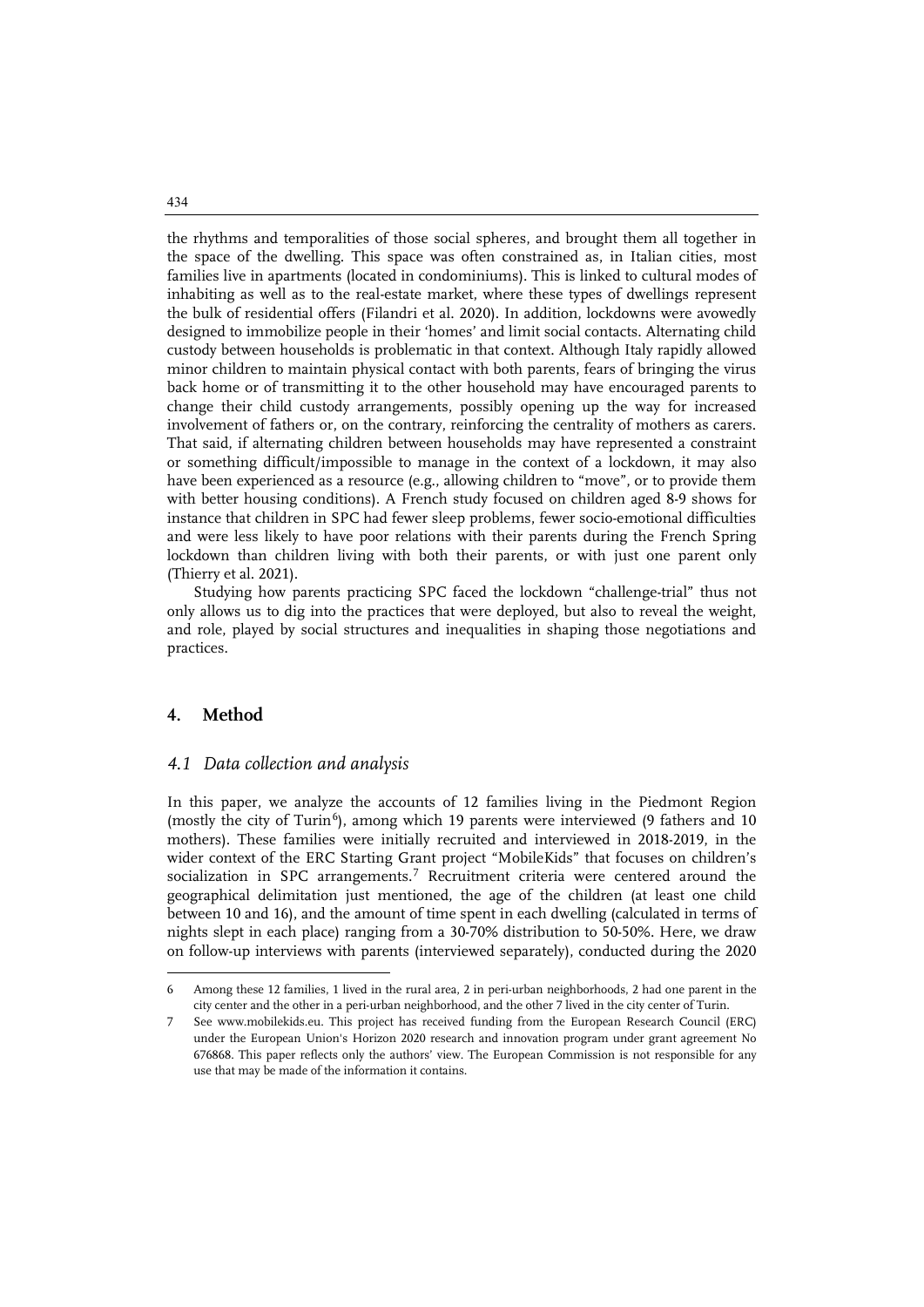Spring lockdown.<sup>[8](#page-6-0)</sup> Due to the severe lockdown, we described in the introduction, these interviews took place in a virtual form, using a secured institutional version of the Microsoft Teams platform. Having children in SPC, we explored how their daily lives were affected by the Covid-19 lockdown. That is to say, did they continue to use the same temporalities and rhythms for home swappings for their children to age 18 or change the days when children would be living at each parent's home? Were the logistics of moving different? How did they manage their children's remote schooling? And did eventual changes during the lockdown make them reconsider how they practiced SPC and envision organizational changes for the post-lockdown?[9](#page-6-1) These interviews were transcribed and analyzed following an inductive thematic analysis, using Nvivo software. We first analyzed each interview separately, in order to progressively identify key analytical categories (or nodes) and enrich our coding system. We then conducted a transversal analysis of the interviews, to highlight elements of convergence and divergence across our families.

#### *4.2 Introducing family profiles and custody arrangements before and during Lockdown*

|           |         | Socio-economic level of parents |             |        | Level of | Gender     | Pre-covid custody    |
|-----------|---------|---------------------------------|-------------|--------|----------|------------|----------------------|
|           | Parent  | Education                       | Employment  | Income | conflict | and age    | arrangement          |
| Family    |         |                                 |             |        |          | of         | (percentage of time  |
|           |         |                                 |             |        |          | children   | at each parent's and |
|           |         |                                 |             |        |          | up to $18$ | cycle of care)       |
|           |         |                                 |             |        |          | (2020)     |                      |
| Arancione | Mother* | MA-level                        | Employee,   | Middle | High     | 2 girls    | 50-50%               |
|           |         |                                 | full-time   | income |          | (14, 7)    | Monday & Tuesday     |
|           | Father  | MA-level                        | Liberal     | High   |          | 1 boy      | at mother's.         |
|           |         |                                 | profession, | income |          | (12)       | alternated           |
|           |         |                                 | full time   |        |          |            | Wednesdays,          |
|           |         |                                 |             |        |          |            | Thursdays and        |
|           |         |                                 |             |        |          |            | Fridays at father's, |
|           |         |                                 |             |        |          |            | weekend alternated   |

|  |  |  |  |  |  |  | Table 1: Family profiles and custody arrangements before Lockdown |  |  |
|--|--|--|--|--|--|--|-------------------------------------------------------------------|--|--|
|--|--|--|--|--|--|--|-------------------------------------------------------------------|--|--|

j

*Note:* \* Not interviewed. For the purpose of this research, we needed the interview of at least one of the parents, but both were not obliged to participate if they did not wish to (as long as they gave consent for their child to participate). So, these parents are the ones that authorized their child to participate in the MobileKids project but did not want to be interviewed themselves from the first wave of data collection on.

<span id="page-6-1"></span><span id="page-6-0"></span><sup>8</sup> Interviews of the parents analyzed in this paper were conducted from May to July 2020 (with the majority in May and early June).

Something that did not emerge from our data is the process of negotiation that led to each family's choice of organization during lockdown. This is the case for two main reasons: our second wave of interviews was also aimed at posing follow-up questions regarding everyday life outside of lockdown – which entailed part of the interview time also being devoted to those discussions – and parents mostly reacted to the lockdown in a very pragmatic way, making quick decisions rather than engaging in open and complex negotiation processes.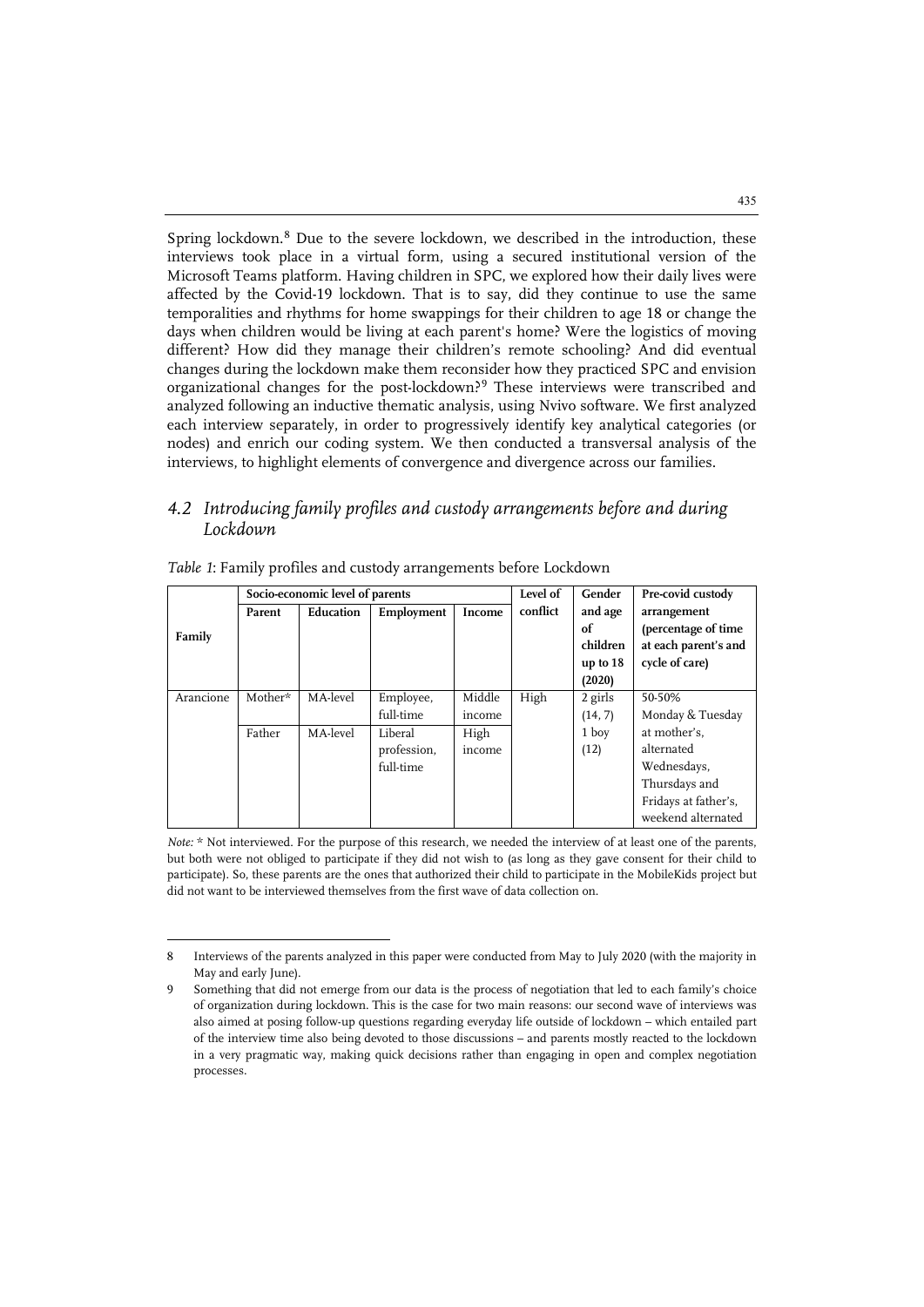|         |                   | Socio-economic level of parents |                                                           |                                      | Level of | Gender                                          | Pre-covid custody                                                                                                                                                                                                                                  |
|---------|-------------------|---------------------------------|-----------------------------------------------------------|--------------------------------------|----------|-------------------------------------------------|----------------------------------------------------------------------------------------------------------------------------------------------------------------------------------------------------------------------------------------------------|
| Family  | Parent            | Education                       | Employment                                                | Income                               | conflict | and age<br>of<br>children<br>up to 18<br>(2020) | arrangement<br>(percentage of time<br>at each parent's and<br>cycle of care)                                                                                                                                                                       |
| Azzuro  | Mother<br>Father  | MA-level<br>MA-level            | Employee,<br>part-time<br>Employee,<br>full-time          | Low<br>income<br>Middle<br>income    | Low      | 2 boys<br>(18, 16)                              | 30-70%<br>Weekdays at<br>mother's except for<br>Wednesdays;<br>weekend alternated                                                                                                                                                                  |
| Bianca  | Mother<br>Father  | MA-level<br>PhD                 | Employee,<br>part-time<br>Employee,<br>full-time          | Middle<br>income<br>High<br>income   | Low      | 1 boy<br>(14)                                   | 40-60%<br>One week: Monday<br>& Tuesday et the<br>father's,<br>Wednesday,<br>Thursday at the<br>mother's, Friday &<br>weekend at the<br>father's<br>The other week: the<br>whole week at the<br>mother's except for<br>Thursday at the<br>father's |
| Blu     | Mother<br>Father  | Secondary<br>PhD                | Employee,<br>part-time<br>Civil servant.<br>full-time     | Middle<br>income<br>High<br>income   | Medium   | 2 boys<br>(17, 15)                              | 40-60%<br>Two nights a week<br>at the father's (very<br>flexible depending<br>on the children's<br>needs), three nights<br>a week at the<br>mother's, alternated<br>weekends                                                                       |
| Corallo | Mother<br>Father* | MA-level                        | Self-<br>employed,<br>full-time<br>Employee,<br>full-time | Middle<br>income<br>Middle<br>income | Low      | $\overline{1 \text{ boy}}$<br>(16)              | 50-50%<br>Fluid, unorganized<br>alternations                                                                                                                                                                                                       |

*Table 1:* Family profiles and custody arrangements before Lockdown (continued)

*Note*: \* Not interviewed.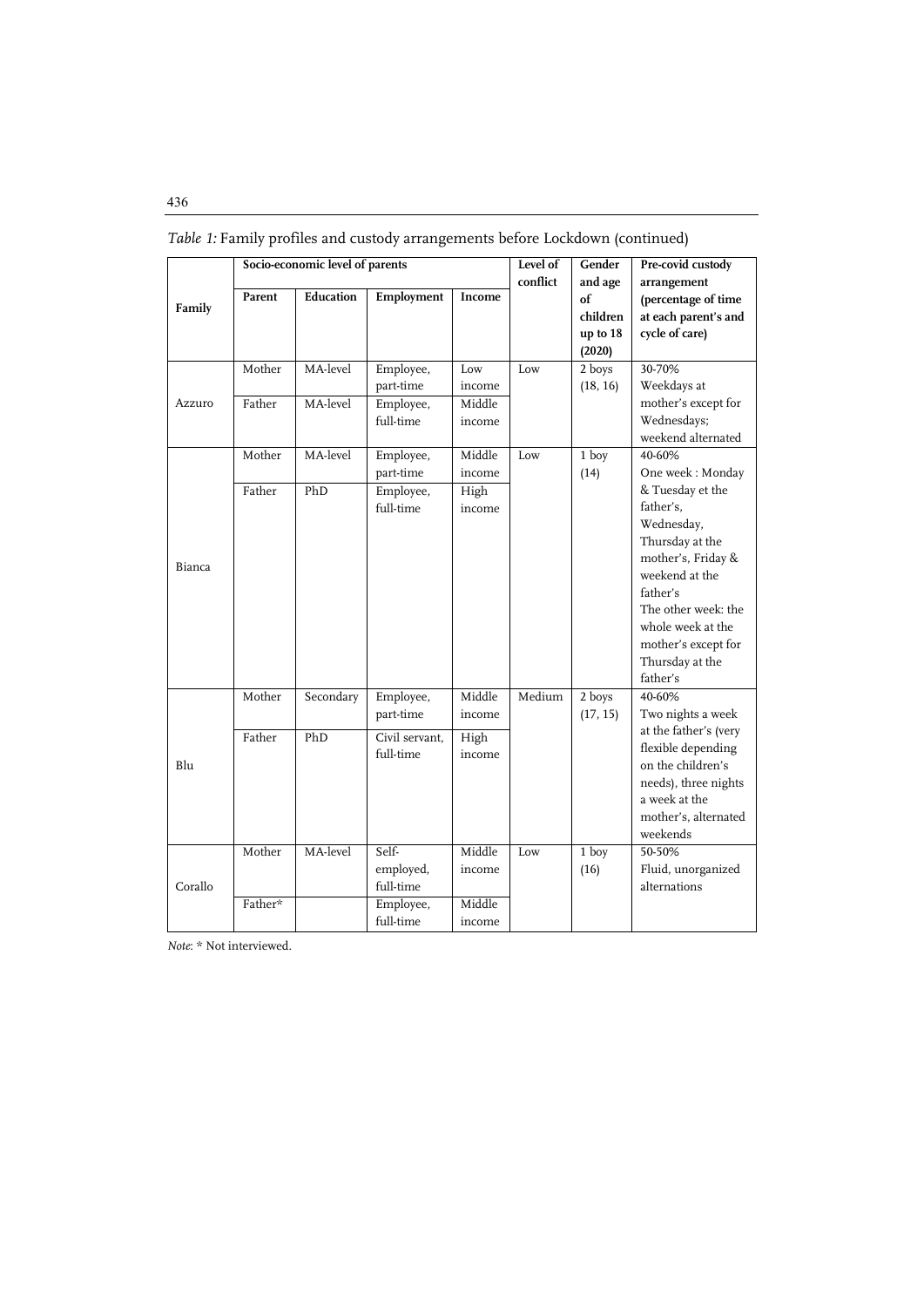|         |                   | Socio-economic level of parents |                                          |                        | Level of<br>conflict | Gender<br>and age                                          | Pre-covid custody<br>arrangement                                                                                      |
|---------|-------------------|---------------------------------|------------------------------------------|------------------------|----------------------|------------------------------------------------------------|-----------------------------------------------------------------------------------------------------------------------|
| Family  | Parent            | Education                       | Employment                               | Income                 |                      | of<br>children<br>up to 18<br>(2020)                       | (percentage of time<br>at each parent's and<br>cycle of care)                                                         |
|         | Mother<br>Father* | <b>BA-level</b>                 | Self-<br>employed,<br>full-time<br>Self- | High<br>income<br>High | Low                  | $1$ girl<br>(11)<br>1 step-<br>brother                     | 50-50%<br>Every other night at<br>the mother's, every<br>other night at the                                           |
| Gialla  |                   |                                 | employed,<br>full-time                   | income                 |                      | at the<br>father's<br>(2)                                  | father's, alternated<br>weekends.<br>Flexibility in the<br>schedules<br>depending on<br>parents and child's<br>needs. |
|         | Mother            | MA-level                        | Employee,<br>full-time                   | Middle<br>income       | Medium               | $1$ girl<br>(17)                                           | 30-70%<br>Weekdays at                                                                                                 |
| Marrone | Father            | Secondary                       | Employee,<br>full-time                   | Low<br>income          |                      | 1 boy<br>(15)                                              | mother's except for<br>Wednesdays,<br>weekend alternated                                                              |
|         | Mother*           |                                 | Employee,<br>full-time                   | Middle<br>income       | Low                  | $1$ boy<br>(17)                                            | 40-60%<br>Monday & Tuesday                                                                                            |
| Nero    | Father            | MA-level                        | Executive,<br>full-time                  | High<br>income         |                      | 1 girl<br>(15)                                             | at father's.<br>Wednesday,<br>Thrusday & Friday<br>at mother's.<br>alternated<br>weekends                             |
| Rosa    | Mother            | MA-level                        | Self-<br>employed,<br>full-time          | Middle<br>income       | Medium               | 2 boys<br>(14, 10),<br>1 step-<br>sister<br>and 1<br>step- | 50-50%<br>Monday & Tuesday<br>at mother's.<br>Wednesday &<br>Thursday at<br>father's, alternated                      |
|         | Father            | <b>BA-level</b>                 | Employee,<br>part-time                   | Middle<br>income       |                      | brother<br>at the<br>father's<br>(4 and<br>3)              | weekends (with the<br>Friday)                                                                                         |

*Table 1:* Family profiles and custody arrangements before Lockdown (continued)

*Note*: \* Not interviewed.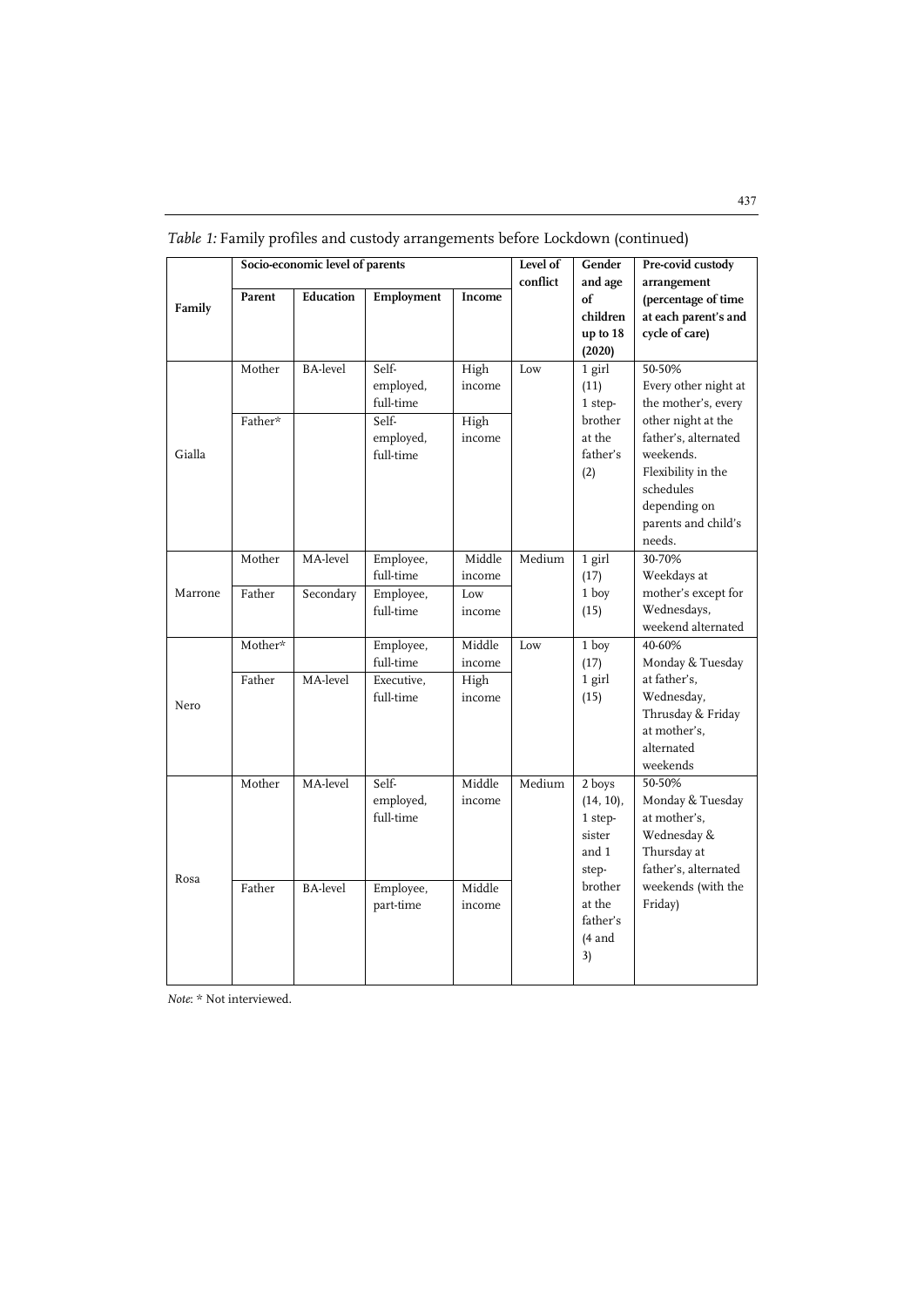|        |         | Socio-economic level of parents |                |        | Level of | Gender   | Pre-covid custody     |
|--------|---------|---------------------------------|----------------|--------|----------|----------|-----------------------|
|        | Parent  | Education                       | Employment     | Income | conflict | and age  | arrangement           |
| Family |         |                                 |                |        |          | of       | (percentage of time   |
|        |         |                                 |                |        |          | children | at each parent's and  |
|        |         |                                 |                |        |          | up to 18 | cycle of care)        |
|        |         |                                 |                |        |          | (2020)   |                       |
|        | Mother  | Secondary                       | Self-          | Low    | Medium   | 3 boys   | 40-60% in favor of    |
|        |         |                                 | employed,      | income |          | (16, 7,  | the mother            |
|        |         |                                 | part- & full-  |        |          | 7)       | Fluid, unorganized    |
| Rosso  |         |                                 | time           |        |          |          | alternations          |
|        | Father* |                                 | Employee,      | Low    |          |          |                       |
|        |         |                                 | part- & full-  | income |          |          |                       |
|        |         |                                 | time           |        |          |          |                       |
|        | Mother  | MA-level                        | Self-          | Middle | High     | 2 girls  | 40-60% in favor of    |
|        |         |                                 | employed,      | income |          | (12, 10) | the mother            |
|        |         |                                 | full-time      |        |          |          | One week:             |
|        | Father  | MA-level                        | Employee,      | Middle |          |          | Thursday to Sunday    |
|        |         |                                 | full-time      | income |          |          | at the father's, then |
|        |         |                                 |                |        |          |          | Monday & Tuesday      |
| Verde  |         |                                 |                |        |          |          | at the mother's.      |
|        |         |                                 |                |        |          |          | then Wednesday        |
|        |         |                                 |                |        |          |          | and Thursday at the   |
|        |         |                                 |                |        |          |          | father's.             |
|        |         |                                 |                |        |          |          | Then, other week:     |
|        |         |                                 |                |        |          |          | Friday-Wednesday      |
|        |         |                                 |                |        |          |          | at mother's, and      |
|        |         |                                 |                |        |          |          | back to week one.     |
|        | Mother  | MA-level                        | Employee,      | High   | Low      | 3 boys   | 50-50%                |
|        |         |                                 | full-time      | income |          | (18, 16, | Monday & Tuesdays     |
|        | Father  | MA-level                        | Civil servant, | High   |          | 12)      | at mother's,          |
| Viola  |         |                                 | full-time      | income |          |          | Wednesdays &          |
|        |         |                                 |                |        |          |          | Thursdays at          |
|        |         |                                 |                |        |          |          | father's, Fridays +   |
|        |         |                                 |                |        |          |          | weekend alternated    |

*Table 1:* Family profiles and custody arrangements before Lockdown (continued)

*Note*: \* Not interviewed.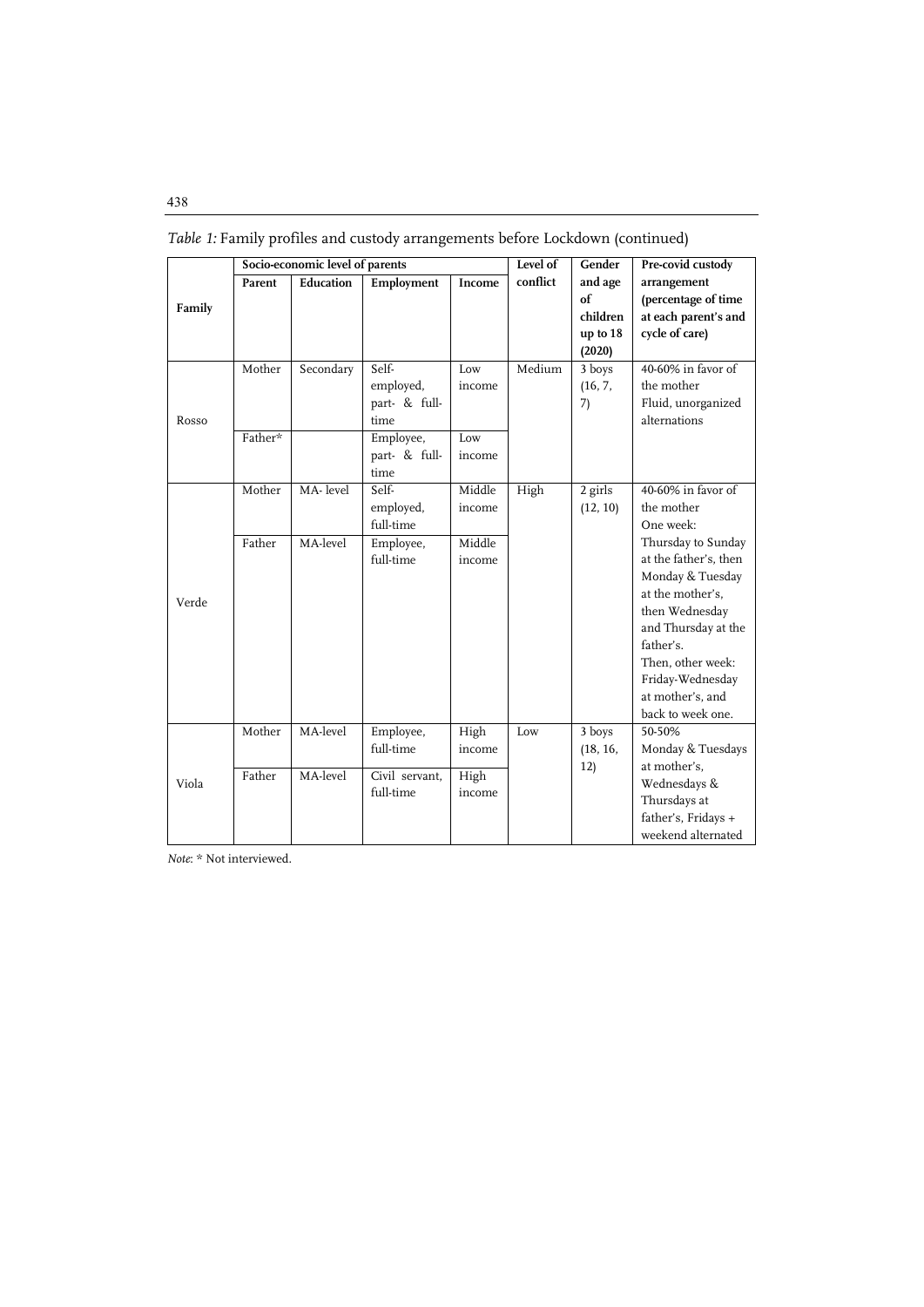Table 1 presents the profiles of the participating families. Prior to Lockdown, SPC was egalitarian in five families (50-50). Five families practiced quasi-egalitarian SPC (60% at the mothers'- 40% at the fathers') and two families had opted for 70% at the mothers' and 30% at the fathers' arrangements. Notably, the 'cycles of care' (Masardo 2009: 201) of those families - that is to say, how often children moved between homes - were all organized around short alternations between both places in order to maintain frequent physical contact with both parents, including those practicing a 30-70% arrangement (as children spent every Wednesday at their father's). This contrasts with what is observed in other countries (where the most common cycle of care for families practicing egalitarian SPC is weekly) (see Thomson & Turunen 2021).

There is some diversity in terms of the socio-economic levels characterizing our families, which are defined based on levels of education, work contracts and income. If parents range from lower middle-class to upper middle-class, the majority of them are middle/upper-class, reflecting the global tendency of SPC to be adopted first by more affluent, highly educated middle classes (Reckseidler & Bernardi 2021). There is a diversity of family configurations in our study (such as only children, children with siblings, or children with step-siblings), but we have more boys-only than mixed or girlsonly siblings, and most children are over 10. Conflict levels between parents range from: high in two families – where parents communicate the strict minimum, don't meet in person, and are involved in tense judicial battles; medium (4 families) – at least one of the parents adapts his/her behavior in communicating with the ex to avoid tensions but they have no problem meeting face to face, eventual judicial battels are involved; to low (all the other families) – parents practice a serene and frequent communication involving the children and meeting in person is no problem.

Finally, several factors in Table 1 stress that mothers remained the main caregiver in these post-separation arrangements. First, apart from the 5 families practicing egalitarian SPC, the mother was always the parent the children spent the most time with. Second, in 7 out of 12 families, mothers earned less than fathers, and 4 of those mothers also worked part-time (only one father worked part-time). Two other factors that are not listed in the table should be mentioned too: the mother is the one to which the family dwelling was assigned to majoritarily; and 8 families where parents lived nearby dealt with school constraints by systematically organizing homework at the mother's dwelling – where children thus kept all their books and came back to everyday after school, even if it wasn't where they slept that day. This also implies that food was constantly made available for children and most laundry done there – thus reinforcing the mother in her caregiver role. Those children thus tended to consider their mother's dwelling as their "primary residence", and their father's dwelling a "secondary residence".

#### **5. Facing the lockdown challenge-trial in SPC arrangements: family practices and adaptations**

Our analysis of how family has been 'done' in the pandemic context reveals that the lockdown challenge-trial had contradictory effects on gender inequalities between parents: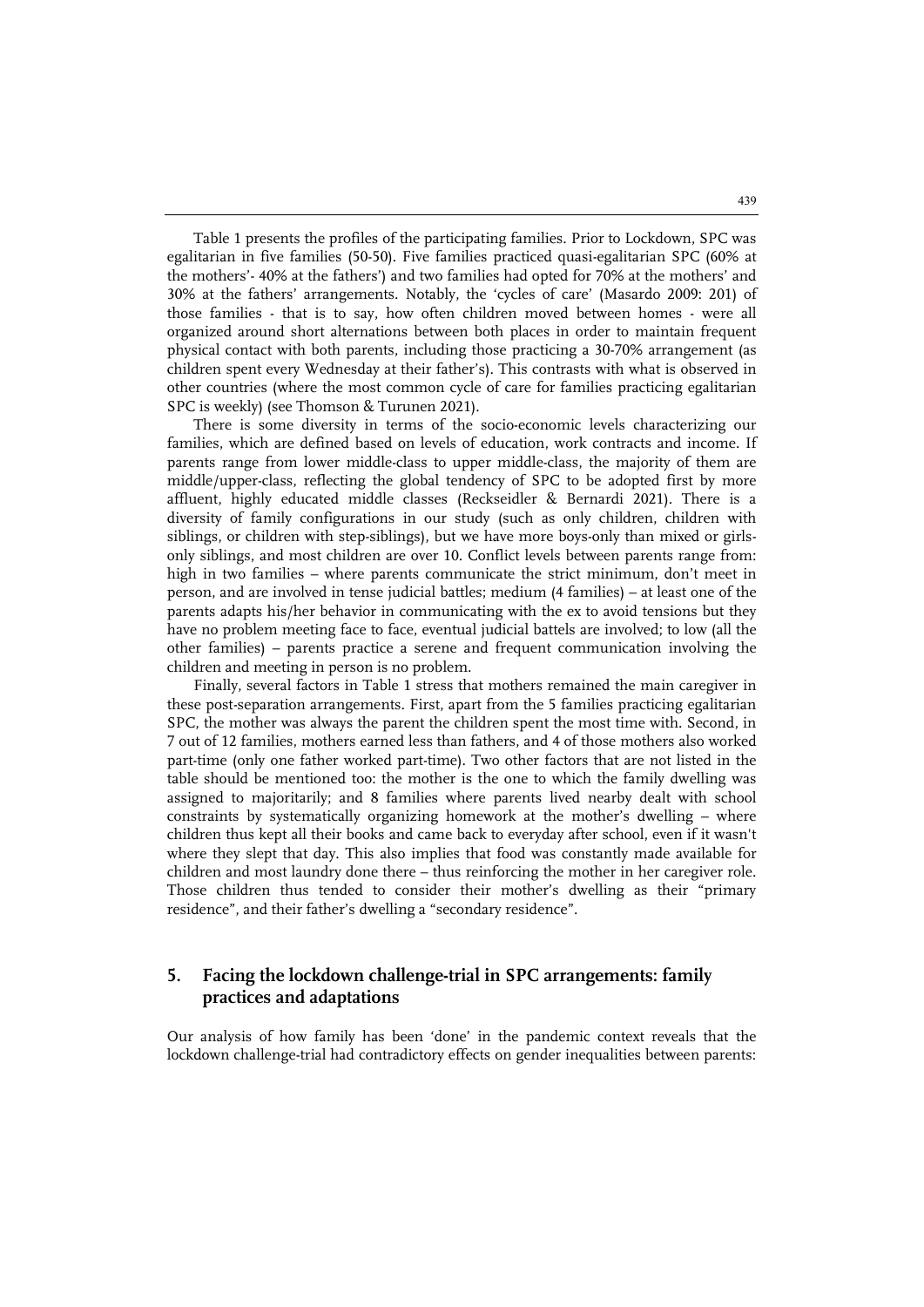deeply shaping and reinforcing the unequal, gendered division of caring in some cases, while challenging it in others. We demonstrate this, first, through a typology of four patterns of (re)organizations of sleepover schedules, in which, for each type, we point out relevant aspects and changes in family practices relating to : (1) the articulation of paid work, childcare and school work during lockdown ; (2) material constraints linked for instance to housing space or internet connections and how families dealt with them; and (3) relational dimensions, including the management of tensions and conflicts. Second, we concentrate on the gendered patterns of parenting across the four types and examine structural factors in a cross-sectional manner. These two steps allow us to analyze the concrete practices put in place to 'do family' under lockdown beyond the temporal organization of home swaps, and thus to identify changes in parenting practices both in the amount of time spent together and in what is actually done during that time together.

#### *5.1 (Re)-organizations of SPC under Lockdown*

We built a typology of the ways our 12 families (re)organized their custody arrangements and how this affected their caring practices, that crosses two dimensions: a) whether there has been a change/no change in the calendar of sleepovers at each parents', and in case of change, whether children have spent less, more, or the same number of sleepovers at their fathers'; and b) whether families kept similar, or designed different arrangements for siblings – a new practice that emerged from the parents' accounts, and that also has implications for the division of childcare between parents.

As shown in table 2, four types emerged from this analysis: (1) putting SPC on hold and reinforcing the mother as sole/main carer; (2) maintaining a (relative) status quo; (3) increasing paternal involvement through split siblings; and (4) reinforcing the mother as main carer with the establishment of different childcare arrangements among the siblings.

440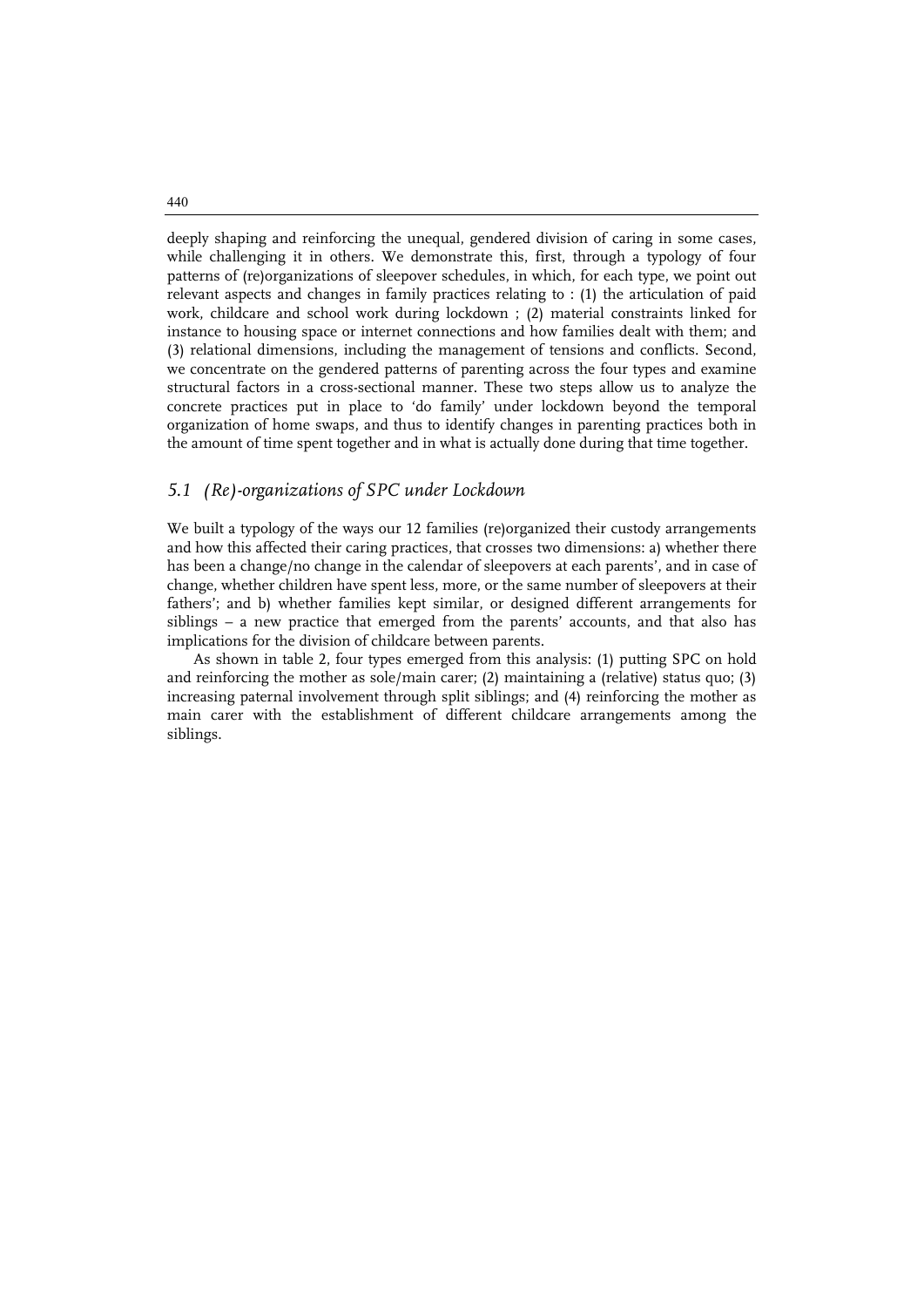| <b>Type</b>                                   | Family           | Pre-       | <b>Custody arrangement during</b>                |
|-----------------------------------------------|------------------|------------|--------------------------------------------------|
|                                               | (name,           | covid      | Lockdown                                         |
|                                               | children         | <b>SPC</b> |                                                  |
|                                               | concerned)       |            |                                                  |
| (1) Putting SPC on                            | <b>Bianca</b>    | 40-60%     | 100% Mother                                      |
| hold and reinforcing                          | 1 boy $(14)$     |            |                                                  |
| the mother as                                 | Corallo          | 50-50%     | 100% Mother                                      |
| sole/main carer                               | 1 boy $(17)$     |            |                                                  |
|                                               | Gialla           | 50-50%     | 100% Mother                                      |
|                                               | 1 Girl (11)      |            |                                                  |
|                                               | Verde            | 40-60%     | 100% Mother                                      |
|                                               | 2 girls (12, 10) |            |                                                  |
| (2) Maintaining a                             | Arancione        |            | 50-50%                                           |
| (relative) status quo                         | 2 girls (14, 7)  |            |                                                  |
|                                               | & 1 boy (12)     |            |                                                  |
|                                               | <b>Nero</b>      |            | 40-60%                                           |
|                                               | 1 boy (17) & 1   |            |                                                  |
|                                               | girl (15)        |            |                                                  |
|                                               |                  |            |                                                  |
|                                               | Rosa             | 50-50%     | Same calendar but more <i>daytime</i>            |
|                                               | 2 boys (14, 10)  |            | at mother's                                      |
| (3) Increasing paternal                       | <b>Azzuro</b>    | 30-70%     | Split siblings, each with main                   |
| involvement through                           | 2 boys (18, 16)  |            | residence at one parent's                        |
| split siblings                                |                  |            |                                                  |
|                                               | <b>Marrone</b>   | 30-70%     | Split siblings, alternating houses               |
|                                               | 1 girl (17) & 1  |            | each week (50-50 arrangement)                    |
|                                               | boy $(15)$       |            |                                                  |
|                                               | Blu              | 40-60%     | Similar flexible patterns of home                |
|                                               | 2 boys (17, 15)  |            | swaps, but with siblings split                   |
|                                               |                  |            | between parents some days                        |
|                                               |                  |            |                                                  |
|                                               | Viola            | 50-50%     | Split siblings, who alternate                    |
|                                               | 3 boys (18, 16,  |            | houses following a pattern similar               |
|                                               | 12)              |            | to pre-covid                                     |
| (4) Reinforcing the                           |                  |            |                                                  |
| mother as main carer                          |                  |            |                                                  |
|                                               | <b>Rosso</b>     | 40-60%     | Split siblings, with the eldest son              |
|                                               | 3 boys (16, 7,   |            | staying mostly at the mother's and               |
| with the establishment                        | 7)               |            | the youngest siblings continuing                 |
| of different childcare<br>arrangements within |                  |            | to alternate together in a 50-50<br>arrangement. |

*Table 2:* Typology of custody re-organizations under Lockdown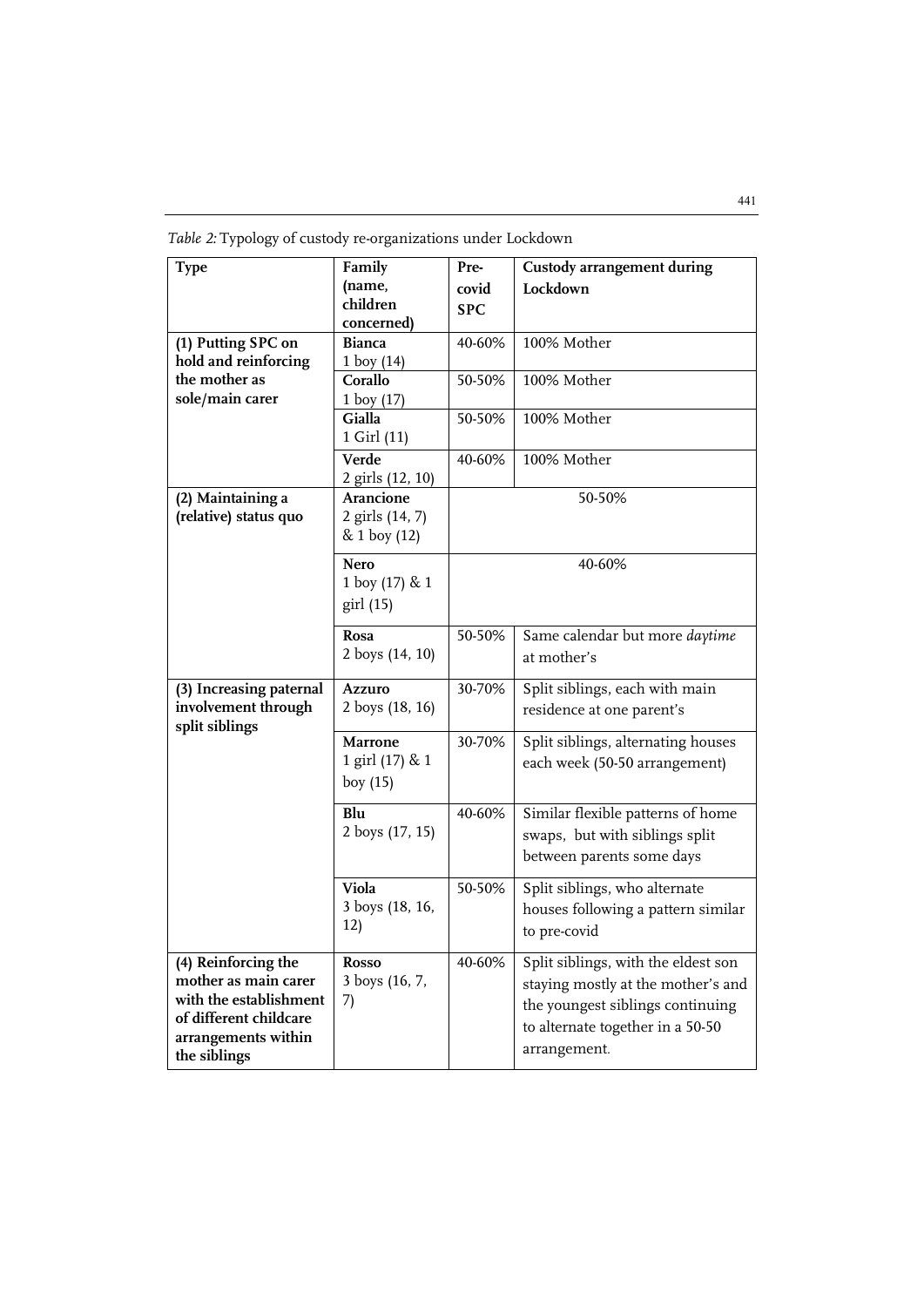#### 5.1.1 Putting SPC on hold and reinforcing the mother as sole/main carer

Lockdown represented a break with SPC as practiced in four families, with mothers assuming the sole physical custody of children. In Family Gialla, this re-organization of their formerly egalitarian arrangement was shaped by material constraints and opportunities. Mother and daughter were spending a week of vacation in the grandparents' house up in the Alpine mountains of Piedmont when the lockdown was declared. As they normally lived in an apartment in central Turin, remaining in the mountains seemed a much more comfortable option as they had a yard and could enjoy nature walks. The mother, while she was no longer working during the lockdown (as she worked in the cultural sector where everything was shut down), was glad to have her parents' help in caring for and occupying her 11-year-old daughter. The father was also supportive of this arrangement, acknowledging that it was best for the girl.

*Mother (Family Gialla): we stayed in the mountains and obviously {the father} agreed that we were better off there, also because we were in a small village of one thousand inhabitants, zero COVID cases {and} generally there were no COVID cases in the whole valley. Whereas they were on the rise in Turin and... then the fact of being able to go out...in Turin they just*  didn't go out all day long (...). Children were cooped up at home; I could go out to walk the dog but had to stay within a radius of two hundred meters which means, I don't know, *circling the block… {Also} shopping at the supermarkets, there were queues outside, you were anxious, anyway... I must say we lived {well}.*

In Family Verde, the decision to suspend their 60-40 arrangement was related to a relational factor as tensions already existed between the father and the older child before the pandemic. The lockdown thus offered an excuse to stay away for some time from a difficult relationship (the younger sister following her big sister's decision). Here, the mother, a teacher, had to cope with teleworking. But she could count on her new cohabiting partner's help to supervise the children while she taught classes online.

For two other families, the decision to put SPC on hold was motivated by fear of spreading the virus. The father of Family Bianca lived next door to his aged mother and cared for her. So, when the mother and three children contracted the virus, the ex-partners decided it would be safer to keep the children at their mother's. Material considerations also came into play, as her house was much bigger (each child had his own room which was not the case at the father's) with a nice backyard. In Family Corallo, the father who got back from abroad at the moment of lockdown, was quite stressed about the sanitary context, the family thus deciding to suspend the home swaps for the time of the lockdown.

In all four of those families, the mothers' centrality as carers was reinforced. Beyond the factors already pointed out, work-family-school balance also came strongly into play here. These mothers were all self-employed and already arranged their schedules around their children's needs. During lockdown, two of them (Gialla and Bianca) were practically unemployed, their professional sector closing, and were thus fully available for their children, one (Verde) could count on her new partner's help when she needed to work, and the last one (Corallo) did not need to adapt her (tele)working schedule as her 17-yearold son didn't need supervision for school. She did worry though that "full-time"

442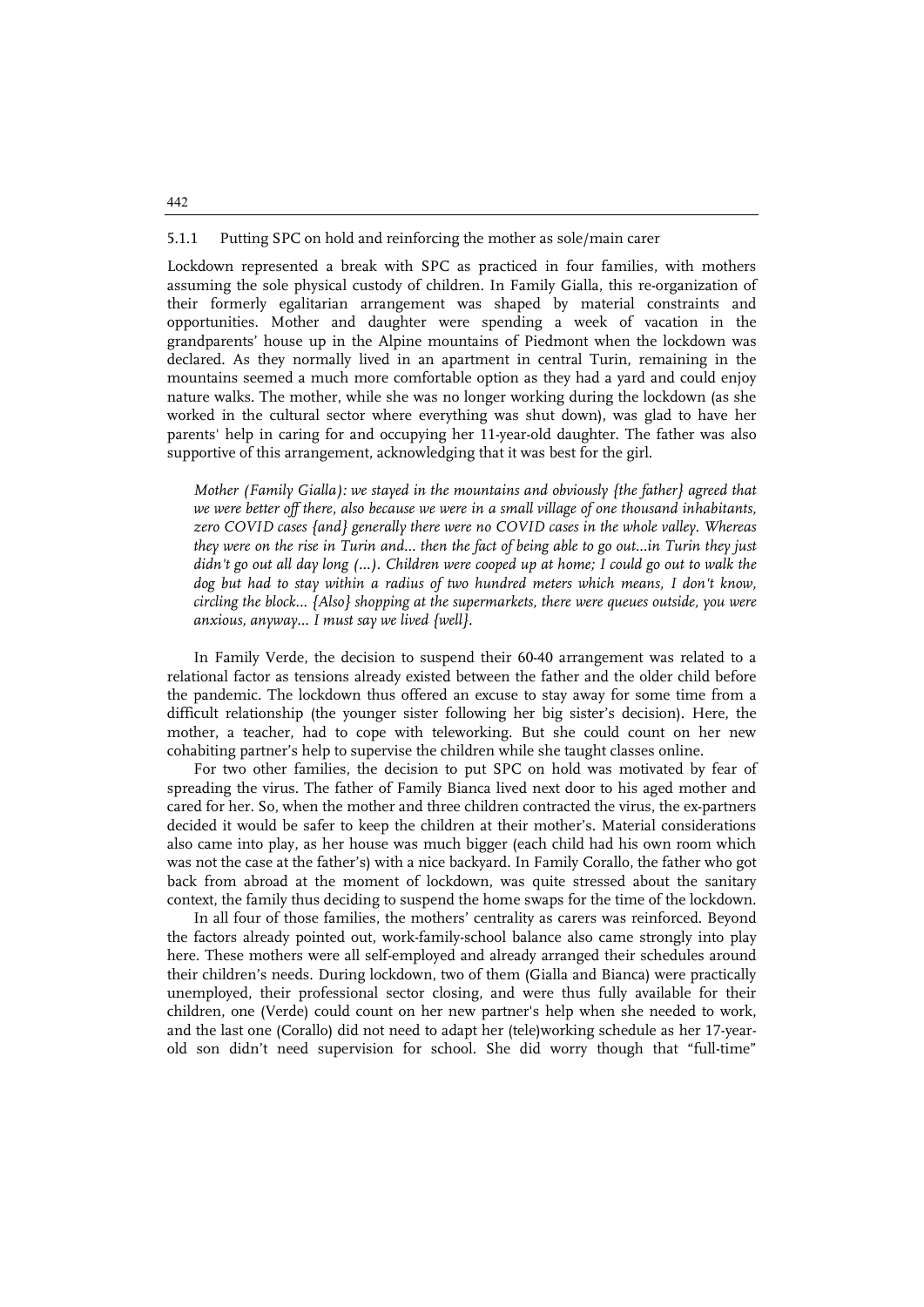homemaking was tiring, even if she also enjoyed some of the aspects of everyone being together:

*Mother (Family Corallo): more than anything else, it's been challenging from a household viewpoint in the sense ... the burden of always having to cook three times a day was challenging. But you have to do it to survive. On the other hand, it's been ... fun as I said before. Definitely a personal change, if also a bit more tiring since you have to share the space, spending time all day long, 'cause the day never ends...*

In these four families, SPC was thus suspended either to ensure children's wellbeing (by providing them a better-suited relational or material environment during lockdown) or for sanitary reasons. This arrangement reinforced the mother as main carer, in a context where the four mothers could easily adapt their working schedule to their children's caring needs.

#### 5.1.2 Maintaining a (relative) status quo

Three families maintained the same custody arrangement as pre-covid, motivated by past or present parental conflicts. The relational dimension was thus key for them. In Family Arancione, pre-covid intra-parental relations were marked by serious conflicts. Communication was already reduced to strict necessities and never face to face, which made renegotiating the home swapping calendar impossible. Pre- and during lockdown, sleepover shifts were thus organized following this scenario: sleeping at Mom's on Mondays and Tuesdays, alternating Wednesdays, at Dad's on Thursdays and Fridays, and alternating weekends (if for instance it is the Mom's weekend, then it is the Dad's Wednesday). Interestingly, new caring practices did emerge though. Step-parents took on a new role, as both parents worked in the Health sector and were required to continue working during lockdown. Since both of these parents had repartnered, the three children aged 6 to 16 stayed at home with their stepparents, which was new as they'd never spent days together alone pre-covid. This family also made use of the baby-sitter that worked for them pre-covid to help out certain days (at either dwelling).

Relying more heavily on his new partner's help with childcare did create tensions in the father's household.

*Father (Family Arancione): {my partner}, she wasn't working and home a lot; she suffered more from the lockdown. She found herself almost in a cage. Sometimes she said 'but I who didn't want, I didn't want to baby sit your children, I found myself baby-sitting your children". Eh that is, nobody asked you to but the situation was that way…*

The father did though also engage in new caring practices, by investing a lot of time and energy in helping his children with distance learning, which meant changing the habits of his son, who was not used to asking him for help, and relied a lot on his older sister to supervise his homework.

*Father (Family Arancione): one day I said well, let's see what homework you have; I realized that {my son} was a week behind and then there was a moment of tension and.... I*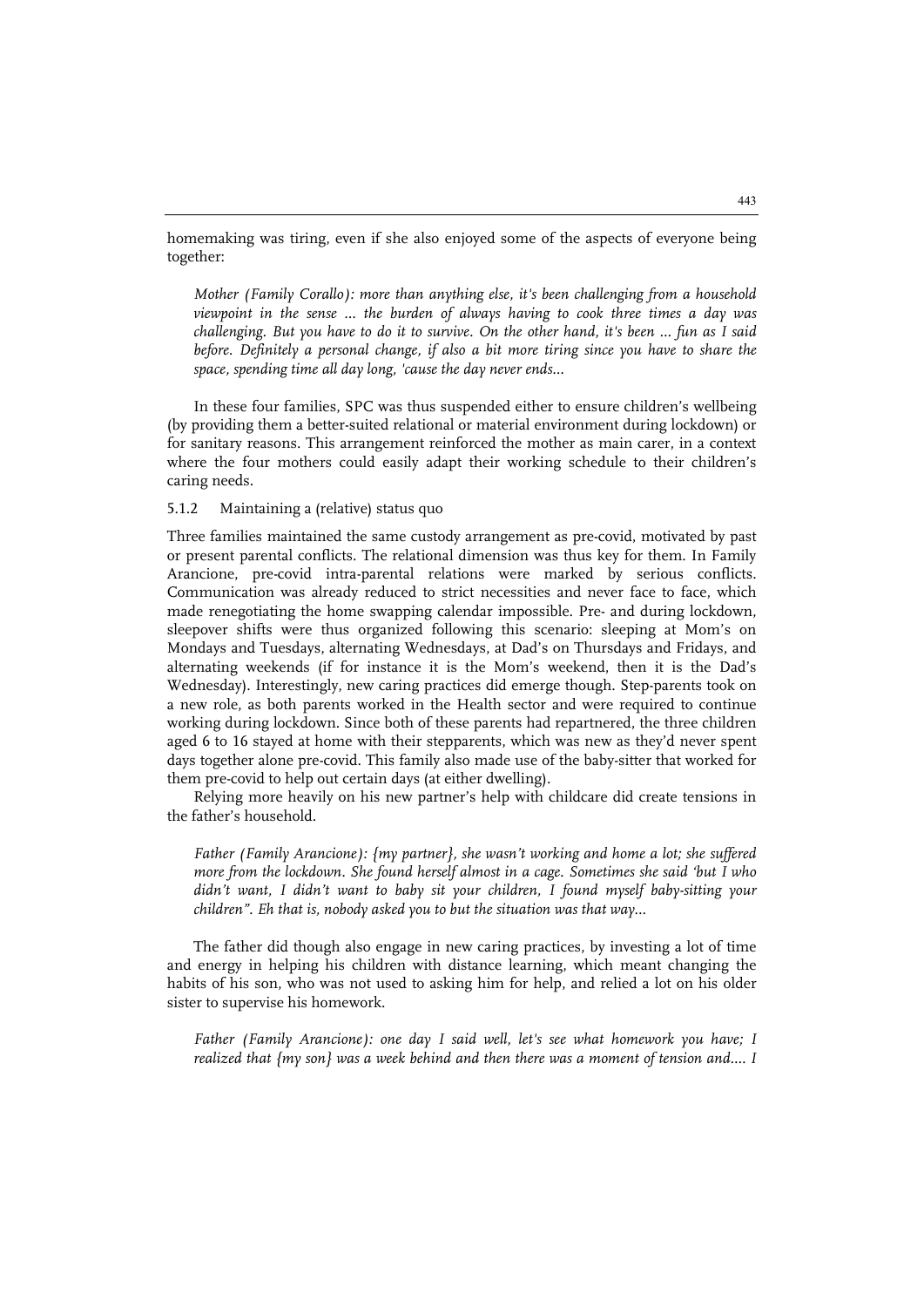*scolded him, I told him no, you have to ask for help, you have to call on me. That is, I'm here! I give you independence because I'm convinced you need it, that it's better than serving you everything on a plate, but if you need help, you shouldn't be ashamed, you have to ask and not pretend everything's going well.*

In Family Rosa, while intra-parental conflict was still high, parents did make some small adaptations to deal with the lockdown challenge-trial but without having to change the actual agreed upon egalitarian shift of residence. This was due to several factors, all connected to the work-family-school balance. The physical closure of schools played a role, as the transition between residences could no longer take place there. In fact, the children used to spend Mondays and Tuesdays at Mom's; they'd usually go to their Dad's right after school on Wednesdays and go back to their mother's on Fridays after school if it was the weekend they spent there (alternating weekends). Since the father was required to work in hospitals, he could not be available noon to maintain the usual arrangement in that context, to his great regret. In this ex-couple, he was the one who'd really fought to establish egalitarian SPC pre-Covid and wanted it kept up. Working remotely from home, the self-employed mother was stressed about her workload but could be more flexible in organizing her schedule. She also emphasized that balancing work and family was facilitated by her teenage boy who soon became autonomous in managing his own school schedule (thus only having to supervise the younger one). Thus during lockdown, because of school closures and working requirements, the father would pick his boys up on Wednesday evenings at their mother's before dinner (so the children would now spend the whole day at the mother's), would arrange to have very few patients on Thursdays so he just had to leave for two or three hours (leaving the children alone briefly), and on Fridays of the mother's weekend, drop the kids off in the morning before going to work (here too, the children thus spent an extra day every other week at their mother's instead of arriving in the afternoon after school).

In this quote, the father explains the delicate arrangements he had to make at work and with his ex-partner to spend time with his children:

*Father (Family Rosa): {the mother} continued to work from home, not having to go to the office, while I continued to work in the hospital even a bit more than before, because then they'd ask us to do shifts and other things. We worked things out, and instead of taking the boys as from the document of the Court, meaning when school gets out (...), {on Wednesdays} I picked them up at her place in the evening before dinner. And then on Fridays when they were with her, normally she would pick them up {in the afternoon} at school, but she agreed to have them on Friday morning instead. So, in short {on the Fridays they stayed with me,} I would either take a recovery or a day off. There was a little more flexibility from this point of view, which was ok for me, and was ok for her....*

So, while Family Rosa kept the same calendar of home swappings, the daytime the children spent with their mother increased, and hence so did her care work.

Finally, in Family Nero, the ex-partners, who were now on good terms, had established a 60-40 arrangement after engaging in an intense conflict and judicial battles during the first years of separation. They thus considered this arrangement was set in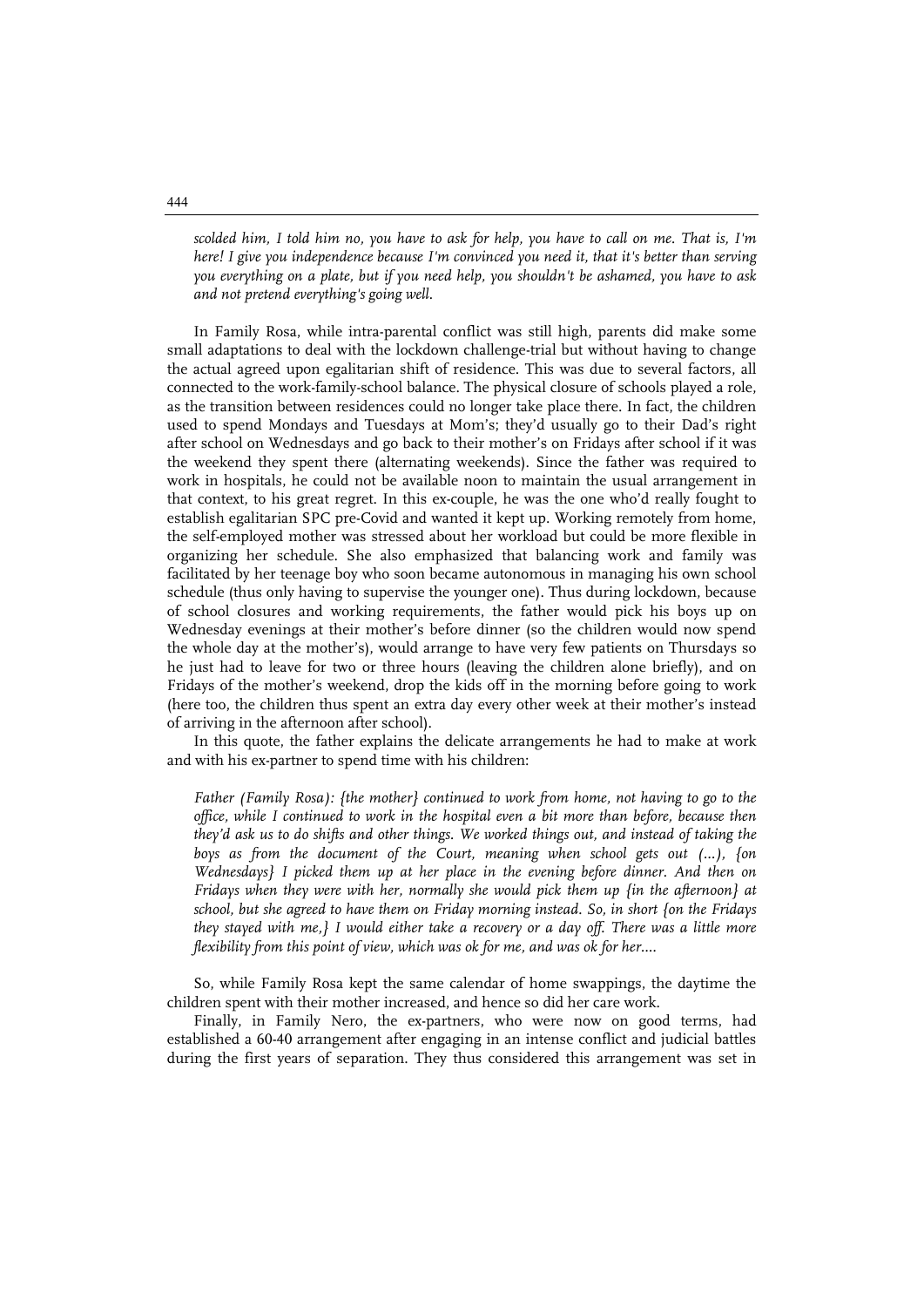stone and not open to re-negotiations. Children continued to go at Dad's on Mondays and Tuesdays, at Mom's on Wednesdays, Thursdays, and Fridays, and alternating weekends. Parents were teleworking but this did not feel like a burden as the children were old enough to take care of themselves.

Present or past parental conflicts thus limited the room for manoeuvre in these three families, particularly with respect to the calendars of home swaps. However, some changes did emerge, with the mother taking up more daytime care in one case, and the step-parents and the father engaging in new caring practices in the other cases. Workfamily-school balance played a key role in these three cases.

#### 5.1.3 Increasing paternal involvement through split siblings

In our study, four families changed the calendars of sleepovers and divided children between parents, leading to an increased involvement of fathers. Family Azzuro has two teenage boys, aged 16 and 18 who used to reside 70% of the time at their mother's – although the older one was starting to enjoy more flexibility in alternating homes precovid. The day everything closed down, it happened that the brothers were residing apart (the older had chosen to go to his father's instead of his mother's). Motivated by a desire to respect the injunction to circulate a minimum during lockdown, parents and children together decided that things would remain pretty much that way for the time of the lockdown. So, each boy established his 'main residence' at the mother's and father's respectively, and only paid small visits or spent short stays in the other one. SPC was thus suspended, but with each parent taking on main responsibility for one child. This new arrangement does challenge the mother as main carer model, as the father actually increased his caring role for one of the children. Constantly having a child at home was possible for these parents who were both teleworking, and wasn't seen as a burden because the boys were very autonomous in their schoolwork.

For its part, Family Marrone shifted from a 30-70 arrangement to a 50-50, one week/one week format – which, as it has been stressed, is an unusual arrangement in the Italian context. This combined with the decision to split both children, aged 15 and 17, between mother and father. So SPC was maintained and more equal, but with a separation of siblings, the mother coming to the father's every Sunday evening to "exchange children". This new arrangement was motivated mainly by material conditions, including housing space (the father's apartment being very small) and internet connections (weak at the mother's place). The mother needed to teach remotely, the father worked in IT for a private company, the children had to follow their own lessons as well, so it was crucial for all of them to obtain a stable internet connection and enjoy some private space. Interestingly, a new family practice also emerged. During the mother's Sunday visit to the father, the children enjoyed spending a bit of time together, and the father ended up offering the mother to stay for dinner. A new routine of Sunday "family meal" thus emerged, something that never happened before the pandemic.

Family Viola changed due to relational aspects and material constraints. In this passage, the mother summarizes her reasons for choosing the new arrangement.

*Mother (Family Viola): for the first two weeks, then also due to a problem of availability of... computers to provide connections for school as well as our work from home... we just had to*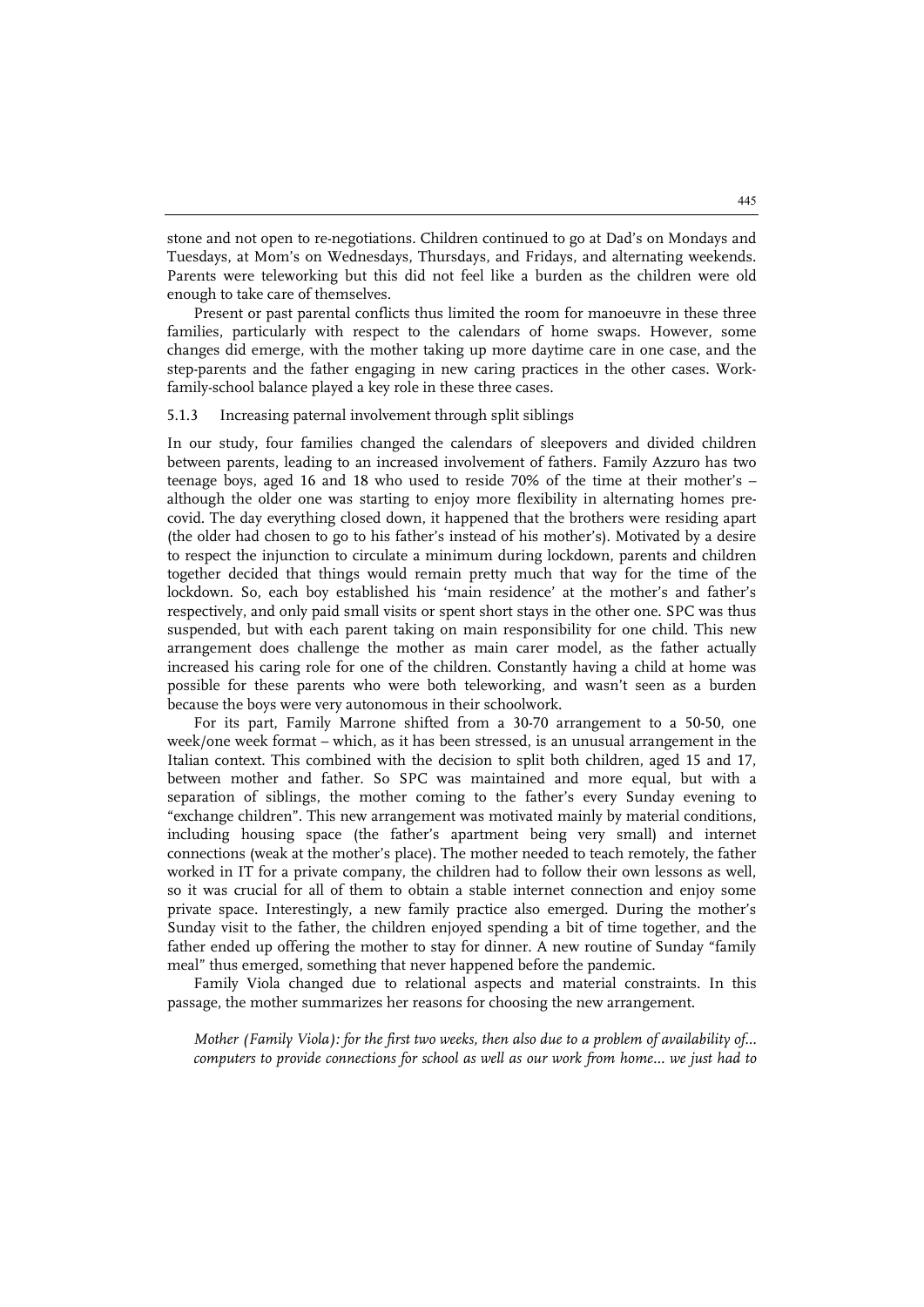*separate, as they themselves requested, 'cause they couldn't stand each other. In fact, when they were all in {the father's} place...the apartment being so small ...a few clashes broke out so we separated them so that on Mondays and Tuesdays one was with me and the other went there, and on Wednesdays, we exchanged them.*

As pointed out by the mother, in this family of three boys aged 12, 16 and 18, the two eldest who were fighting a lot asked their parents if they could alternate separately. That issue was aggravated by the father's living in a small apartment with only one bedroom for the children, whereas, in both homes, they were all struggling with internet connections whenever everyone needed to be online at once. So, on their children's insistence, while maintaining the same shifting calendar, the parents decided to disjoint their older sons' alternating rhythms, with each parent having at least one child at home at all times for the time of the lockdown. As for the youngest, they also used the same shifting format but starting a day later, so he'd have a few days with each of his older brothers.

Moreover, the parents who were both required to tele-work, stressed that they enjoyed always having someone at home to fight feelings of loneliness in a context of reduced social contacts. In order to adapt to continuously having at least one child at home, the father who worked in the banking sector, maintained a fairly similar tele-working schedule but mentioned having a lighter workload than before. The self-employed mother had more flexible working schedules and could adjust to the children's needs.

In Family Blu, children were also instrumental in the division of siblings between households, but in the context of a very fluid organization of their 60-40 sleepover schedule. Before the pandemic, there were some fixed shift days but the two boys, aged 15 and 17, were free to ask to change them if they needed/wanted. This pre-covid flexibility was then totally embraced during the lockdown. What motivated the comings and goings in this case, matching everyone's need for a stable internet connection (the father was teleworking full-time, not the mother as her workplace was closed), was the need to move around and get a breath of fresh air. This flexibility was experienced positively by the family, as seen in this quote.

*Father (Family Blu): so actually, with the lockdown the logistical organization changed a bit. Because it happened a lot, let's say they came more often, they were here, sometimes one of them was here, sometimes not, also because there were problems with the internet bandwidth because one of them had a class with zoom, the other one a class with zoom, I work and so on.... (…) but all in all, it didn't go so bad, in the sense that...no I would say that it went reasonably well, in short, they were moving a bit, they were not completely blocked, closed in the place, always in the same home, always motionless and so it was quite tolerable, ...*

Here too, the brothers ended up living apart on some days (not always) to avoid conflict, to secure stable internet connections, and also based on the help they needed with homework (the father being able to help with science and math).

In this type, each parent thus constantly hosted one child (with various calendars of home swaps), in most cases under the impulse of the children themselves. These new care arrangements were mainly motivated by material and relational aspects. They allowed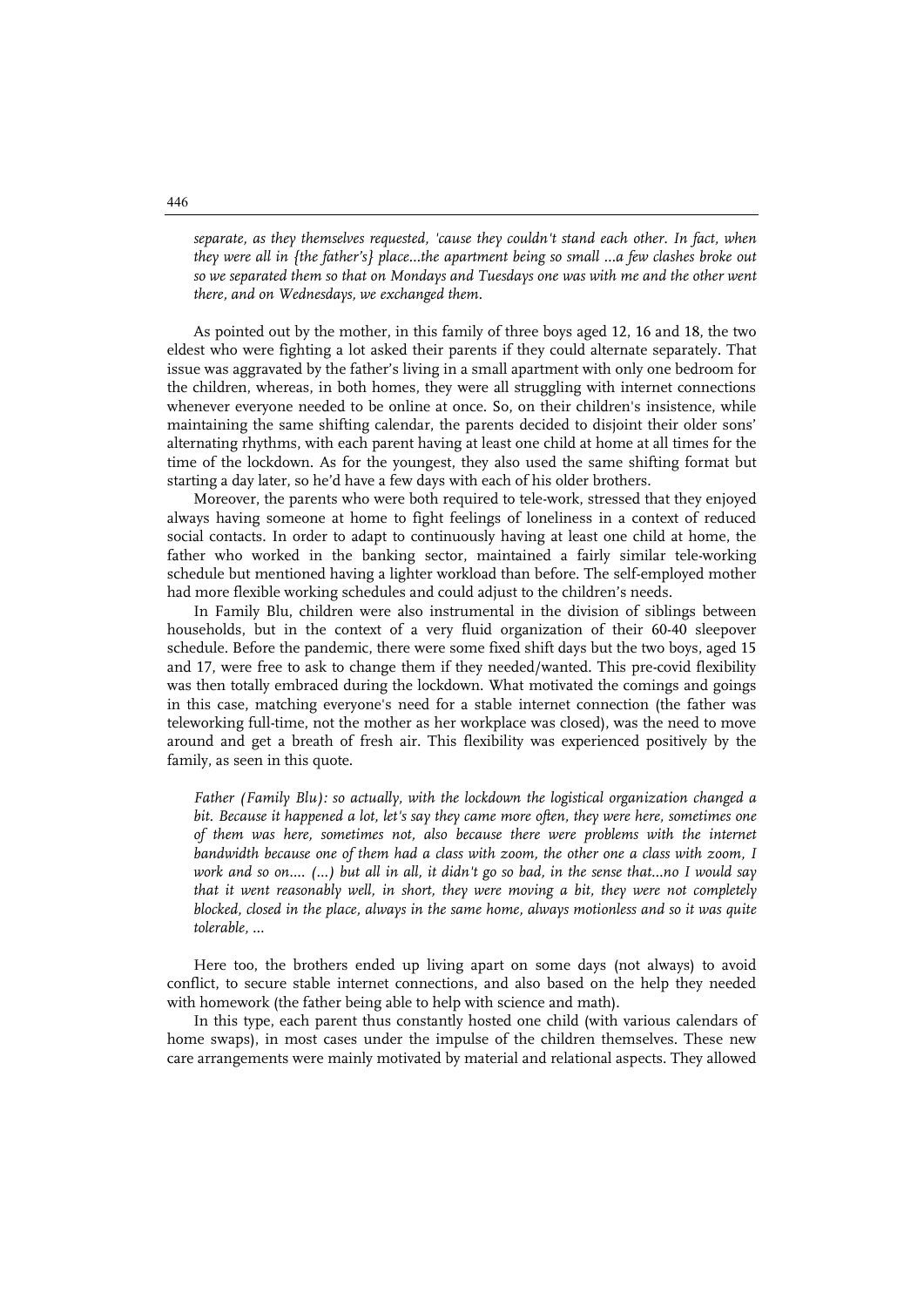the parents to equally divide the care burden while enjoying a continuous presence at home.

5.1.4 Reinforcing the mother as main carer with the establishment of different childcare arrangements among the siblings

Finally, in Family Rosso, the calendar of home shifts pre-covid followed a very fluid and unorganized pattern for the oldest son and a more fixed calendar for the smaller two boys, with children spending approx. 60% of their time at the mother's. During lockdown, the youngest continued to alternate as planned (two weekdays at the father's and alternated weekends). But the eldest was already alternating following his desires and needs and considered his mother's home his main place of residence, where he had invested most materially. Indeed, he didn't have any sort of space of his own at his father's, whereas he had his own room at his mother's.

*Mother (Family Rosso): In short, back then, I don't remember when, there was something about the fact that he wasn't feeling well {there} because his father had all his stuff in his room. I asked {the father} to free it up (…) if he wanted his son to go there. I think he did … but that's something they have to figure out for themselves.*

The older son thus saw his Dad's home more as a convenient location, being near where he'd go to relax with his friends. So, when everything shut down and occasions for seeing his friends vanished, he decided to remain mostly at his mother's where he felt more at home – and his parents didn't oppose it. The mother, being a physical therapist, was unable to work during lockdown. The father worked in the social sector and had to go to work physically some days (but otherwise mostly off work).

Like in the previous type, the child's own desires were thus instrumental in shaping the lockdown care arrangement. In this type, parents paid attention to the different needs of younger and older siblings. That is to say, maintaining a sense of routine for the younger ones and allowing autonomy to the older one in following his desires – which resulted, in this case, in an increased investment of the mother -, with a strong influence of material and relational dimensions.

#### *5.2 Changing gendered parenting practices*

Our typology shows that some families reacted to the lockdown challenge-trial by reorganizing home swap schedules in ways that reinforced the mother as sole or main carer. This happened in type 1 where SPC arrangements were put on hold; in type 4, where one child was always at the mother's while the younger two alternated, and also in one situation of apparent status quo in type 2, where family Rosa increased the presence of children at their mother's during daytime. In type 3 however, fathers increased their share of parenting by continuously accommodating at least one child and, in addition, moving from a 70-30 arrangement to an egalitarian schedule of shifts in the case of family Marrone.

Splitting children between homes also changed family practices and relations during time spent together. Some parents would enjoy cooking with one child, and then tending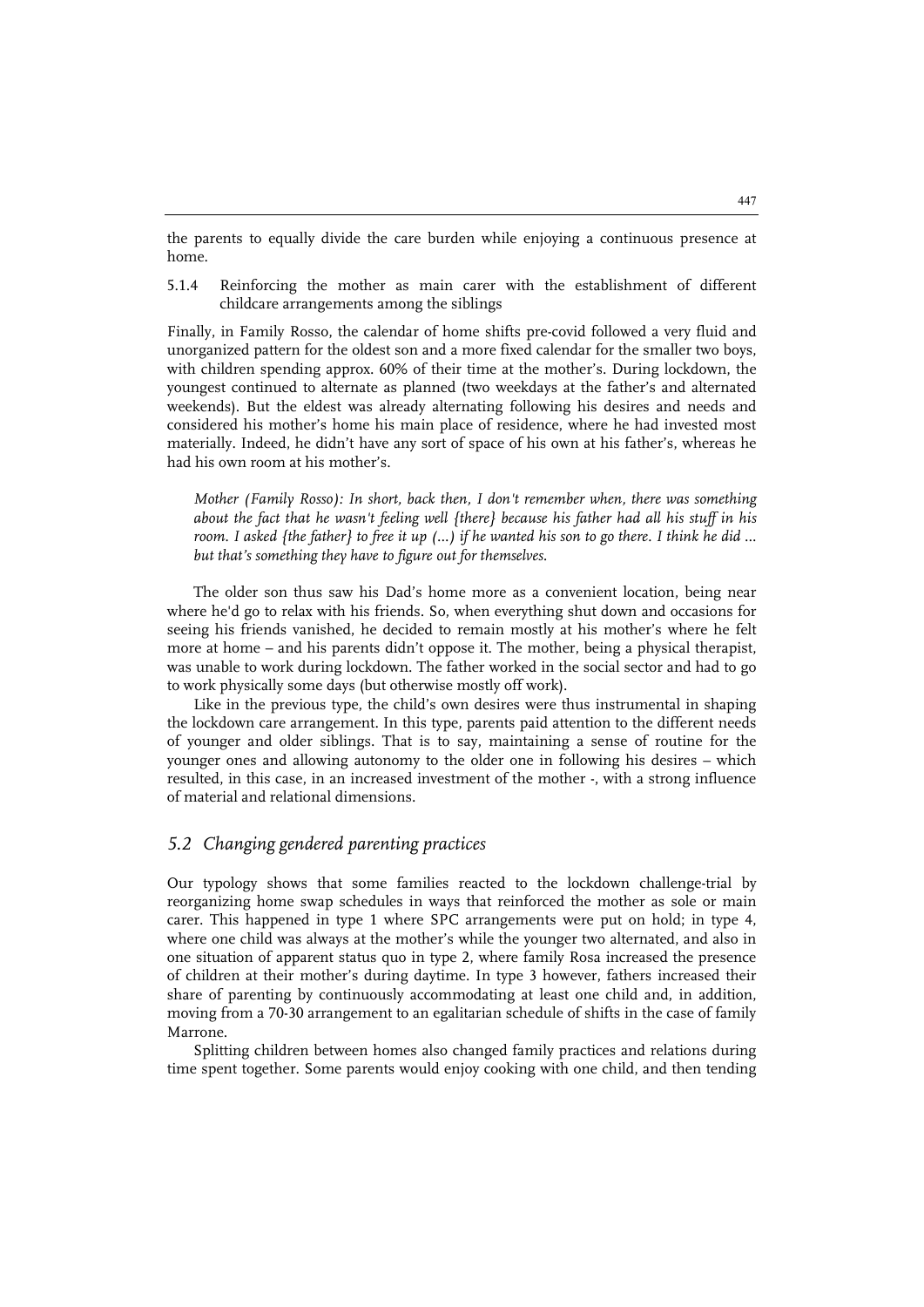the balcony plants with another. Conversation topics as well as leisure activities varied from child to child. This created a different dynamic for the parents as well, being used to alternating between days with children at home and days alone.

*Mother (Family Marrone): that is, alone with only one child, we found things to do together*  we hadn't done before. For example, gardening with {my son}, he helped me with the car, *in...in washing the car, doing odd jobs like that. And then evening we'd watch some TV shows. With him I watched horror ones, with {my daughter} I watched romantic ones. So, with each of them I'd watch a little something. {Laughs}.*

Mothers who assumed more care of their children during the lockdown also engaged in practices that nourished their mother-child relationships. It is important to note that these mothers didn't necessarily see temporary sole custody as an extra – and so negative – burden. They also described this as an opportunity to spend time with their children on leisure activities (such as watching movies, cooking, or sorting out and tidying home "stuff") that they never had the time to do during busy pre-covid days with everyone running around.

*Mother (Family Rosa): this fact of staying at home; we started to clean. We have a nice big cellar but it was crammed full, so {my older son} started emptying it, he took the books out, arranging them. Yesterday we did a lot, now we're thinking a little bit about the garden. We clean house together, like Saturday, Sunday, (…) when we are all together, the three of us start cleaning from top to bottom. We don't have much money so we always try doing things ourselves, but... but dedicating time to things is positive too, a bit more relaxed, without running, the frenzy, rushing the way we used to from morning to night, it was very tiring.*

From the data of the first wave, we know that several parents used to organize their workload, leisure activities, as well as the days where they'd spend time with their noncoresident new partner, on days the children didn't sleep at their place (a practice also observed in other countries – see for instance, Hachet 2014). It's something some participants longed to find again post-lockdown.

*Mother (Family Marrone): I think we'll go back to the usual organization and, frankly, I hope so too... because that allowed me, for example, to have free time, where I was alone and... it was better balanced.*

Aside from sleepovers, it is important to point out that all children, except those who continuously resided at their mother's, ended up spending full days with their father, thus increasing his involvement in childcare and in doing tasks usually performed by women. For instance, fathers who were used to only having their children at home on evenings, nights and mornings before school, suddenly had to take care of their children all day, supervise remote learning and homework, and see to cooking and cleaning more than before. In some families, care and domestic duties also weighed more heavily on daughters than sons - girls being more helpful than boys.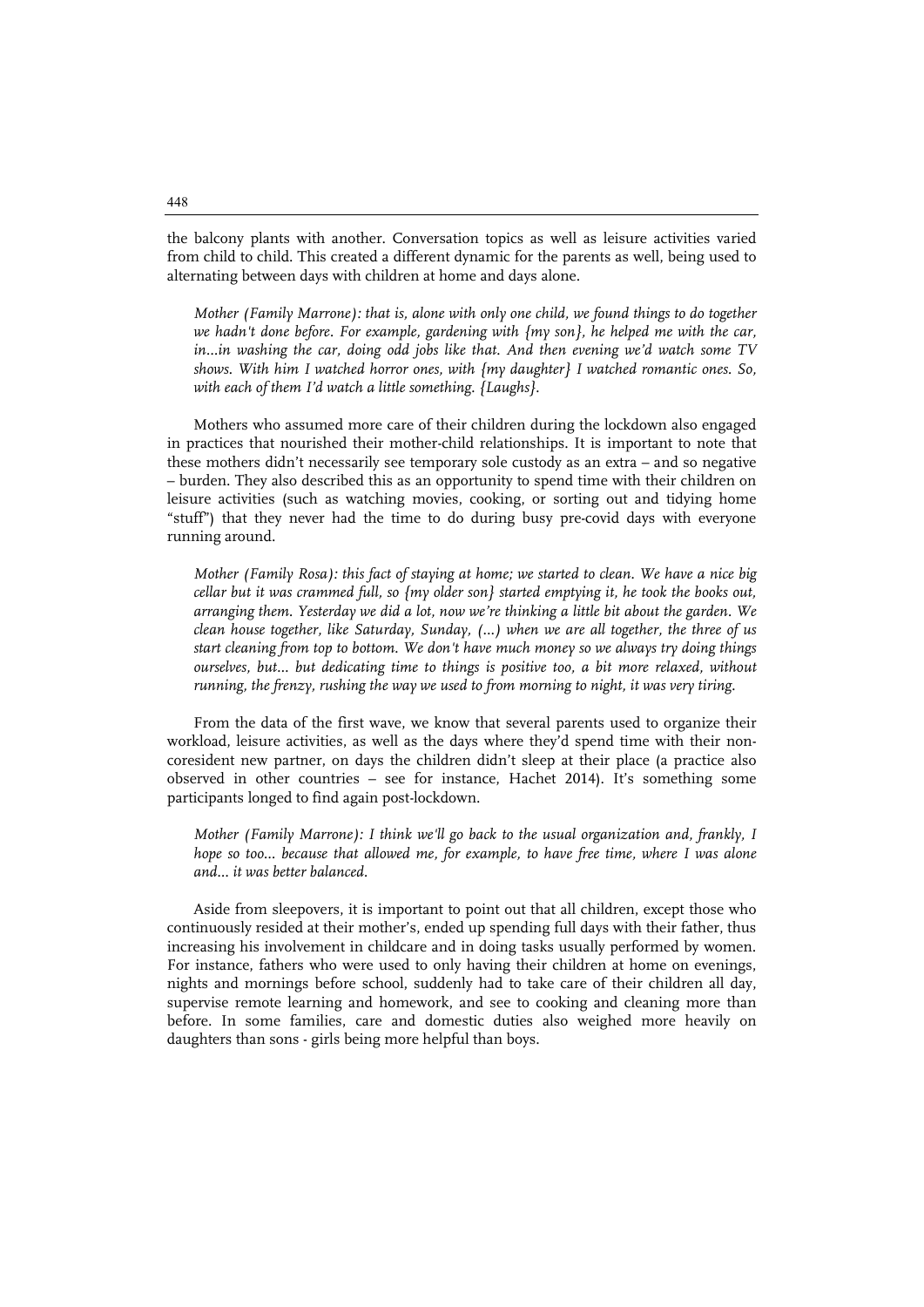*Father (family Marrone): {my son} you always had to keep tabs on him because in mid adolescence...let's say maturity for the moment is something unknown and... The weeks I had only {my daughter} it went very well (…) she was very attentive to the...to the concept of house: 'I'll cook, I'll wash, I'll do the shopping'. We worked it out well. When there was {my son} ...it was a little bit tougher because I always had to call him: 'look you have to do this, you have to do that', … anyway, we passed that test too.*

Care work increased even more in cases where siblings were split from each other, as the fathers constantly had to care for at least one child at home. So, the experience of always having children at home also implied a whole new practice of parenting, especially for fathers. This increased involvement of men was appreciated by mothers who could get some relief from their childcare duties, especially for those used to having their children back at their place every day after school to do homework:

*Mother (Family Viola): Not coming home after school anymore meant that the boys were where they were, and so {the father} had to make them lunch... for the days they were with him.* So, I was relieved of some of the lunches with the boys and managing the boys in the *afternoon.*

Several structural dimensions shaped and constrained these gendered parenting practices. Several scholars have stressed the importance of materiality in housing, especially in the case of SPC arrangements (Merla & Nobels 2021, 2019; Merla et al. 2021; Palludan & Winther 2016). As mentioned previously, Italian courts tend to allocate the family dwelling to mothers after separation. This allows mothers and children to live in a place that was previously suited to accommodating them, and de facto facilitates children feeling more at home there (although the process of feeling at home is complex and relies on a whole series of factors – see Merla et al. 2021). The mothers' dwelling thus seems more attractive and suited in a lockdown context, reinforcing mothers as main carers. That said, housing conditions also prompted some families to adapt shared custody in a sense that increased fathers' involvement in childcare.

With regards to the Italian context, and in particular the urban landscape of Turin, it is important to recall that, apart from one, all of the families we encountered lived in apartments. Most families with more than one child shared rooms in both homes or, in some cases, had separate bedrooms at one parent's, and shared at the other's. Only one family with siblings had separate rooms at both homes. In the context of a lockdown, as described, it was particularly challenging for families composed of 3 children who shared a single bedroom at their father's. This usually meant that it was impossible for all of them to be alone in a room to attend online classes (or for the parent to work alone in a closed space). When it was possible, some of those families opted to split siblings between mother's and father's, which, in turn reinforced paternal involvement in childcare. The need to secure a stable internet connection also prompted teleworking parents with children attending online classes to either increase children's presence in the dwelling with the best internet connection (thus increasing the burden for that parent), or else split siblings up between homes.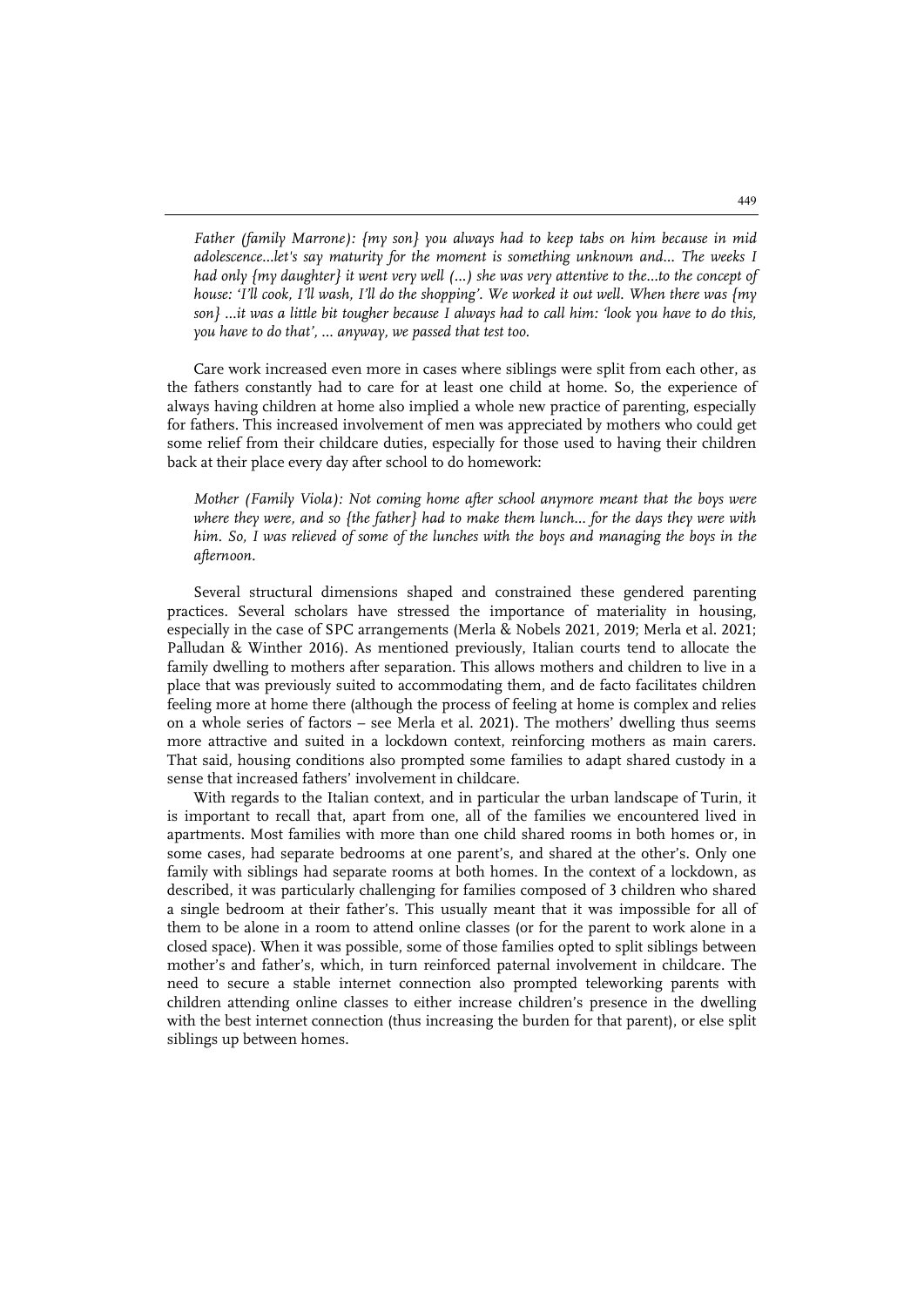Gender inequalities in the Italian labor market also played an important role. Many mothers were used to adapting their work schedule to their children's needs (either by working part time or through being self-employed and having flexibility in organizing schedules) and continued to do so in lockdown. In contrast, very few fathers worked parttime or were self-employed, and most fathers were expected to continue working remotely, or at their workplace for a few of them. However, school closure challenged the centrality of mothers in separated families, supported by the Italian school system. During lockdown, the school day no longer ended around lunch break and the burden of carrying books back and forth to school was no longer there. This had consequences for all our participants, apart from the 3 families that practiced the exact same calendar of home swapping. They all ended up (to a varied extent) extending the days the children lived in each home consecutively, thus too increasing the time that fathers spent with their children and their roles in home schooling. It is also important to note that the burden of work-care-school balance heavily depended on children's age. In our study, most children were teenagers at the time of lockdown and were rather autonomous with regard to their schedules of online lessons and homework. This thus allowed parents to telework during their children's "school day".

If the lockdown represented a time for experimenting with new organizations and schedules, most families were in the end looking forward to resuming to the pre-covid custodial arrangement – or at least saw no other possibility once school would resume in a physical form. In only two families (Verde and Marrone) did the parents reflect on the possibilities of modifying the home swapping calendar after the lockdown, based on their positive experience in lockdown.

#### **6. Conclusion: Directions for future research**

Analyzing the experience of lockdown through the lens of the "challenge-trial" proved particularly fruitful for the study of family life in times of covid, in at least three ways. First, it turned our attention to the structural factors that shape and constrain family practices in challenging times, such as, gender inequalities in family law, working conditions or the school system. Second, by stressing the importance of re-negotiations and re-positionings, it allowed us to show that the lockdown trial led parents to reposition themselves and rethink their respective places. Third, our results confirm that trials are not necessarily experienced negatively. Our data is marked with moments of anxiety related to the circulation of the virus, especially when caring for frail grandparents, or with regard to balancing teleworking and supervising children's schoolwork. But it also was experienced in a more positive way. Here, the context of shared custody was particularly useful in limiting the negative impact of lockdown on the wellbeing of family members, as it allowed parents to divide the burdens (and joys) of the lockdown across two households, to deal with material constraints, and to manage or even reduce parent-child and sibling tensions.

This latter point underlines the need to move more firmly beyond simplistic, normative (and often alarmist) visions of post-separation family life, which are still very

450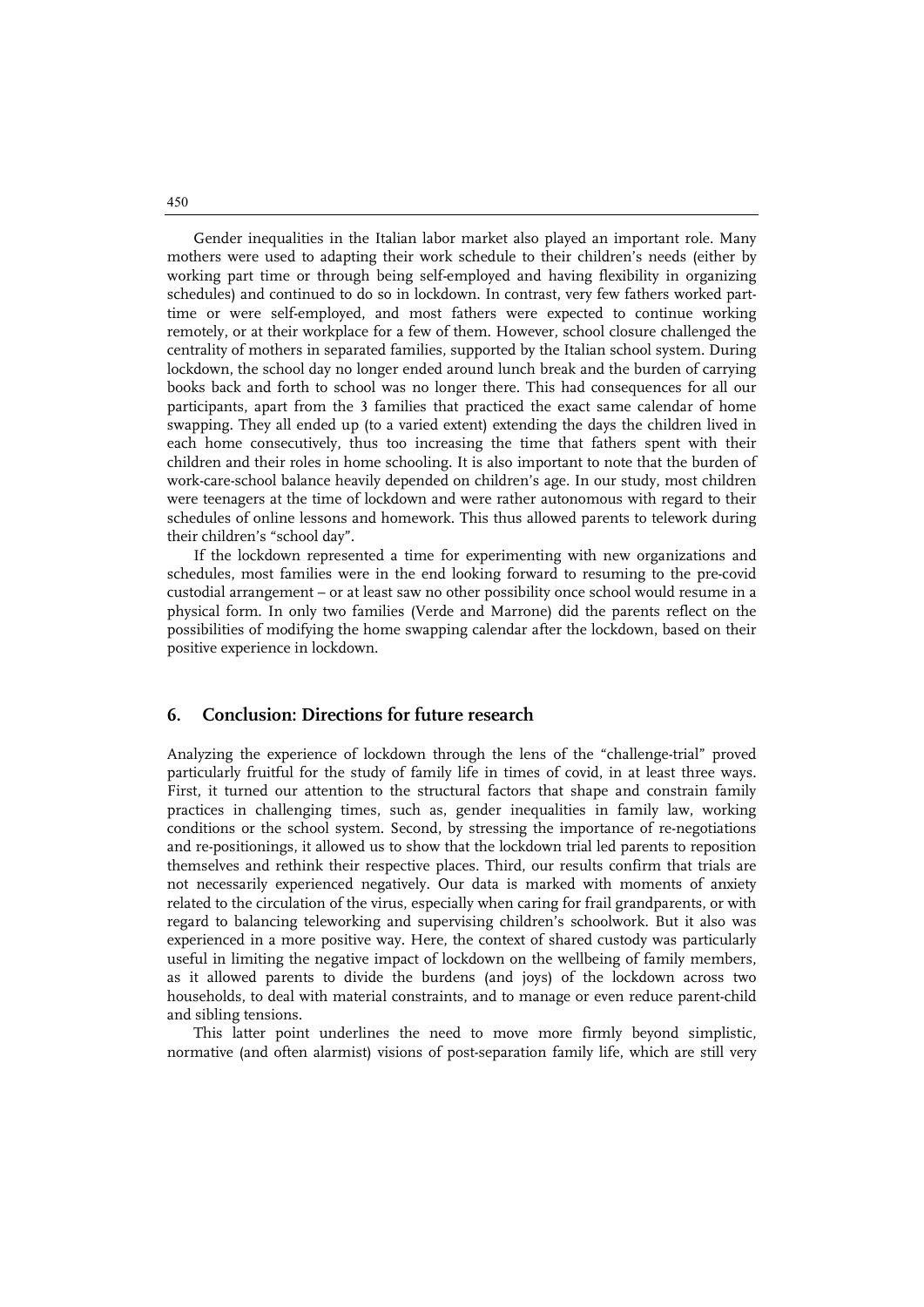much present in literature on this topic (Zartler 2021). Here we'd like to point out two aspects that are particularly challenged when taking a qualitative approach to family practices. First, there is a tendency in research on SPC to consider that shared parenting automatically challenges gender inequalities in parenting (Davies 2015). The general assumption is that divorced fathers who house their children overnight will automatically take on a larger share of care duties, including those usually performed by mothers (Vrolijk & Keizer 2021).<sup>[10](#page-22-0)</sup> We partly endorsed that vision, as we used sleepovers as a measure of paternal involvement. Yet, testimonies of parents describing the new care practices fathers have had to put in place show that gender inequalities persisted in precovid SPC arrangements. We also found that out because we looked into what happened daytimes rather than solely focusing on sleepovers. Some parents also emphasized the caring role played by their new partner, thus showing that care tasks may be taken over by other women in the father's household. Finally, older children, and daughters in particular, also relieved fathers of certain tasks, for example by tidying the house or helping their younger siblings with schoolwork. These observations point towards the need to take daytime and sleepovers into consideration, to trace what family members do during these times together, and to shift the prominent focus in SPC research from shared parenting to "shared care families", as suggested by Hayley Davies (2015: 11) – a conceptualization better able to take the variety of persons involved in what is considered shared parenting into account.

Second, the new practice of splitting siblings that emerged during the lockdown sometimes at the request of the children themselves - challenges prevailing visions of sibling relationships in post-divorce families, a topic also largely invisible in the literature on family dissolution and post-divorce family life (Unterreiner 2018; for an exception, see Winther & Larsen 2021). There is a general assumption amongst family experts that splitting siblings is automatically detrimental and should be avoided at all cost (Marquet & Merla 2019). Some researchers have put forth in the 1990s and early 2000s that this arrangement increases the difficulty to cope with parental separation, supports loyalty conflicts and parental alienation, and impairs the possibility to create strong bonds with siblings on the long term (for a literature review, see Hawthorne 2000; see also Drapeau et al. 2000). Yet, other research challenges those assumptions. For instance, Bruce Hawthorne (2000) found that sibling relations not only are not necessarily weakened in split siblings but are also portrayed by some children as stronger than pre-separation, particularly when siblings have regular occasions to see each other across households. If our intention here has not been to promote this type of arrangement – which was, in our case, put in place for a short period of time and in families where regular contacts between households were maintained – our study calls for a need to complexify sibling relations (Gulløv & Winther 2021). This implies recognizing that they can be conflictual, and that siblings may wish to live apart from each other at particular times, without necessarily jeopardizing their family relationships.

j

<span id="page-22-0"></span><sup>10</sup> Research that has closely examined the tasks actually performed by fathers is extremely rare (see for instance, Davies 2015).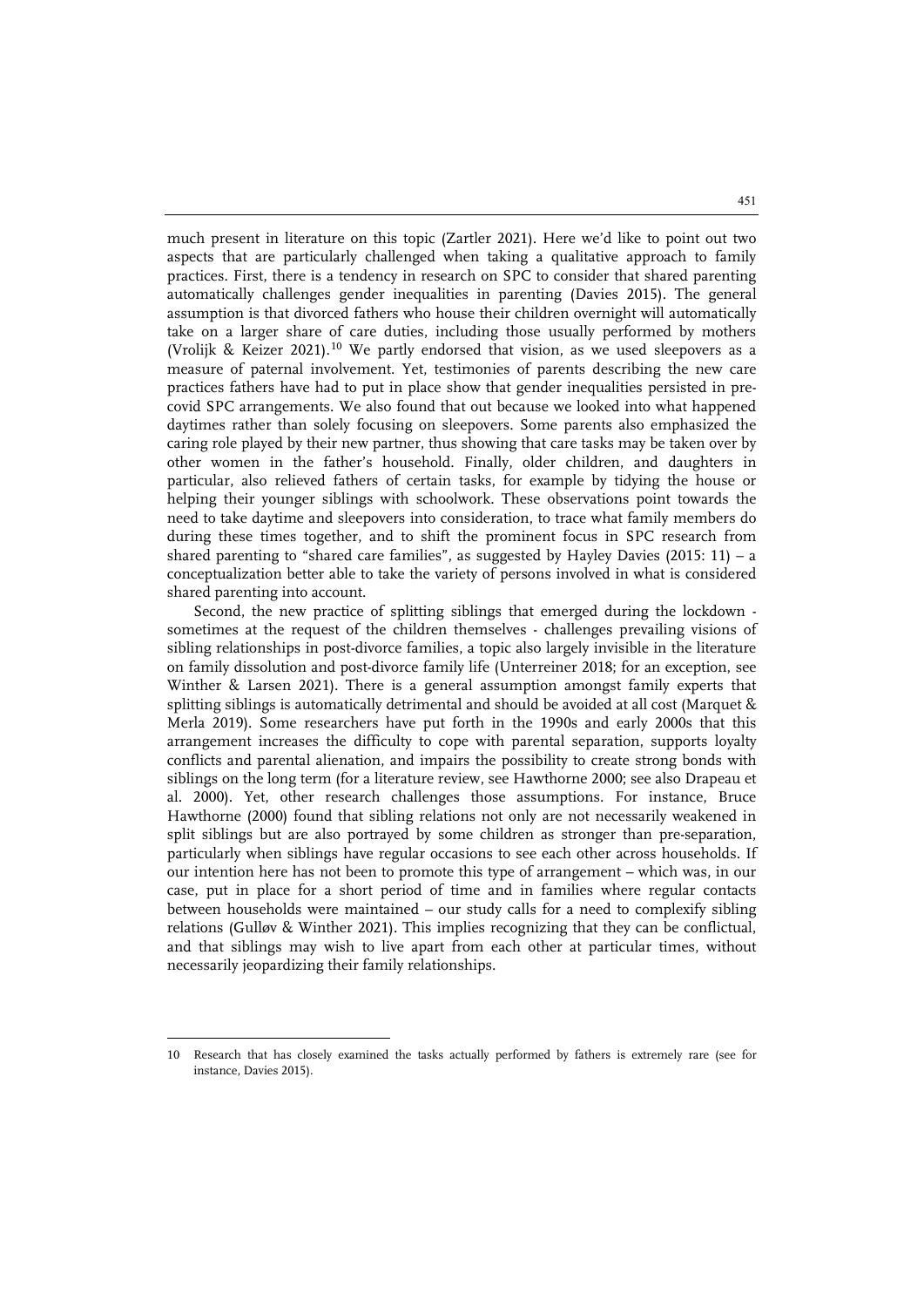#### **References**

Arpino, B., Pasqualini, M., Bordone, V., & Solé Auró, A. (2020). Indirect consequences of COVID-19 on people's lives. Findings from an on-line survey in France, Italy and Spain. *SocAXiv Papers*.

https://doi.org/10.31235/osf.io/4sfv9

Beria, P., & Lunkar, V. (2021). Presence and mobility of the population during the first wave of Covid-19 outbreak and lockdown in Italy. *Sustainable Cities and Society*, 65, 102616.

https://doi.org/10.1016/j.scs.2020.102616

- Bernardi, L., & Mortelmans, D. (Eds.). (2021). *Shared physical custody*. Springer. https://doi.org/10.1007/978-3-030-68479-2
- Bessière, C., Biland-Curinier, E., Gollac, S., Marichalar, P., & Minoc, J. (2020). Penser la famille aux temps du COVID-19. *Mouvements*, 8 June 2020, 1-21. http://mouvements.info/penser-la-famille-aux-temps-du-covid-19/ [retrieved October 8, 2020].
- Boutet, M., & Douarin, L. L. (2014). Introduction. La famille et les TIC au cœur des épreuves et des célébrations. *RESET*, 3. https://doi.org/10.4000/reset.349
- Cannito, M., & Scavarda, A. (2020). Childcare and Remote Work during the COVID-19 Pandemic. Ideal Worker Model, Parenthood and Gender Inequalities in Italy. Italian *Sociological Review*, 10.

https://doi.org/10(3S):801-820,801A

Caradec, V. (2007). L'épreuve du grand âge. [The Ordeal of Old Age]. *Retraite et Société*, 52, 3, 11-37.

https://doi.org/10.3917/rs.052.0011

- Crespi, I., & Ruspini, E. (2015). Transition to Fatherhood: New Perspectives in The Global Context of Changing Men's Identities'. *International Review of Sociology*, 25, 3, 353-358. https://doi.org/10.1080/03906701.2015.1078529
- Davies, H. (2015). Shared Parenting or Shared Care? Learning from Children's Experiences of a Post-Divorce Shared Care Arrangement. *Children & Society*, 29, 1, 1- 14.

https://doi.org/10.1111/chso.12013

- de Blasio, G., & Vuri, D. (2019). Effects of the Joint Custody Law in Italy. *Journal of Empirical Legal Studies*, 16, 3, 479-514. https://doi.org/10.1111/jels.12225
- Del Boca, D., Oggero, N., Profeta, P., & Rossi, M. C. (2020). Women's work, housework and childcare, before and during Covid-19. *CESifo Working Paper*, 8403, 1-24. https://ssrn.com/abstract=3644817 [retrieved January 7, 2021].
- Drapeau, S., Simard, M., Beaudry, M., & Charbonneau, C. (2000). Siblings in Family Transitions. *Family Relations*, 49, 1, 77-85.

https://doi.org/10.1111/j.1741-3729.2000.00077.x

Dubost, C.-L., Pollak, C., & Rey, S. (Eds.). (2020). Les inégalités sociales face à l'épidémie de Covid-19. État des lieux et perspectives. Paris: *Dossiers de la DRESS*, 62.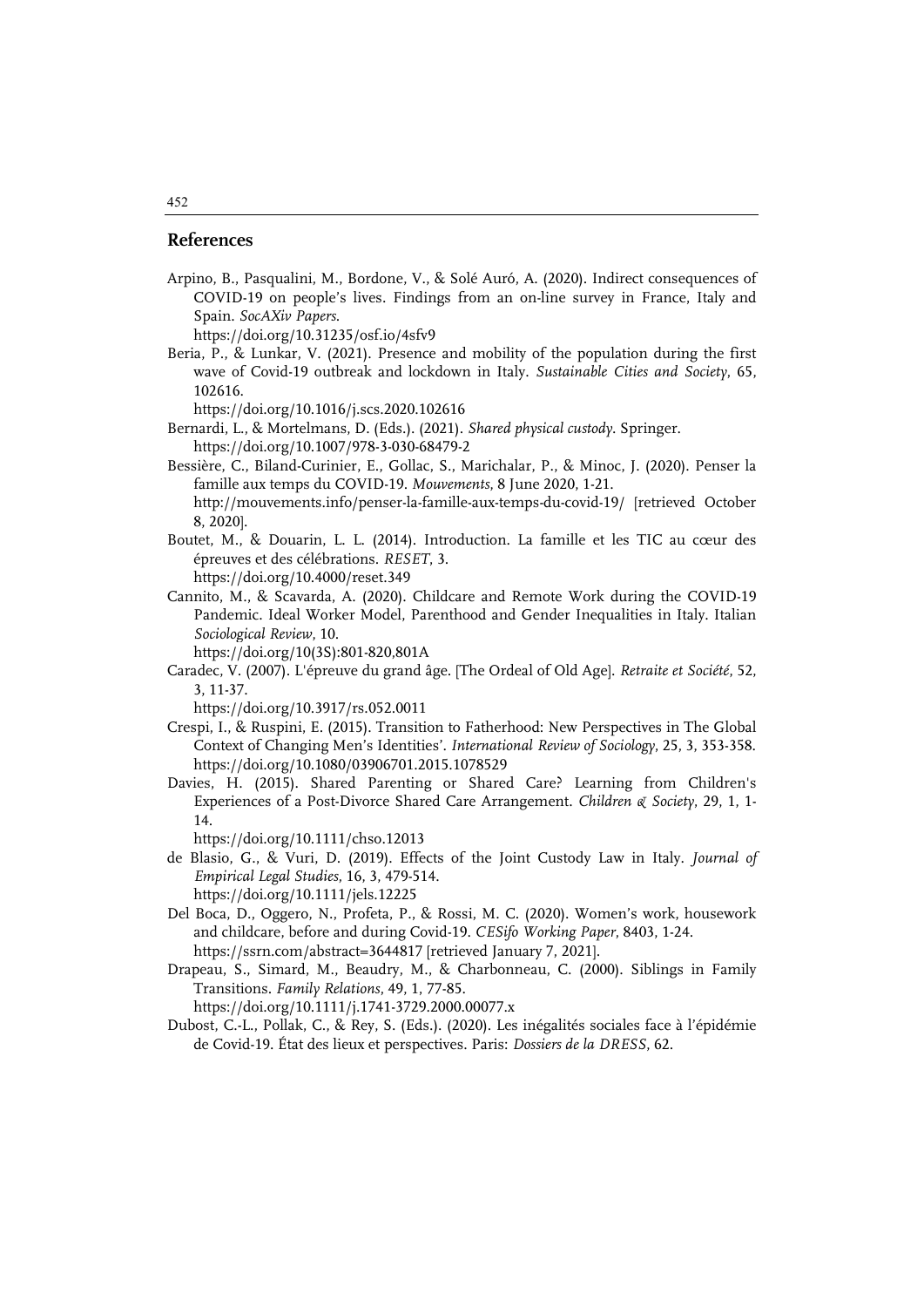- Filandri Marianna, Olagnero Manuela, Semi Giovanni, (2020), *Casa dolce casa? Italia, un paese di proprietari*. Bologna: Il Mulino.
- Fraudatario, M. C., & Zaccaria, R. (2020). Families and Intimate Relationships during COVID-19: Family Networks of Neapolitan Students. *Italian Sociological Review*, 10, 3S, 753-775,753A.

http://dx.doi.org/10.13136/isr.v10i3S.397

- Gulløv, E., & Winther, I. W. (2021). Sibling Relationships: Being Connected and Related. In A.-M. Castrén, V. Česnuitytė, I. Crespi, J.-A. Gauthier, R. Gouveia, C. Martin, A. Moreno Mínguez, & K. Suwada (Eds.), *The Palgrave Handbook of Family Sociology in Europe.* Cham: Springer International Publishing, 301-319.
- Hachet, B. (2014) Les calendriers et les agendas de la résidence alternée. Structure et plasticité des territoires temporels des parents. Politiques sociales et familiales, 117, 29-44. DOI: 10.3406/caf.2014.3004Hawthorne, B. (2000). Split Custody as a Viable Post-Divorce Option. *Journal of Divorce & Remarriage*, 33, 3-4, 1-19. http://dx.doi.org/10.1300/J087v33n03\_01
- Lenti, L & Long, J (2014), *Diritto di famiglia e servizi sociali, Serie: Manuali per il servizio sociale.* Torino: Giappichelli Editore.
- Mangiavacchi, L., Piccoli, L., & Pieroni, L. (2020). Fathers matter: intra-households responsibilities and children's wellbeing during the Covid-19 lockdown in Italy. *IZA Discussion Paper*, 13519, 29.
- Manzo, L. K. C., & Minello, A. (2020). Mothers, childcare duties, and remote working under COVID-19 lockdown in Italy: Cultivating communities of care. *Dialogues in Human Geography*, 10, 2, 120-123.

http://dx.doi.org/10.1177/2043820620934268

Mari, E., Fraschetti, A., Lausi, G., Pizzo, A., Baldi, M., Paoli, E., . . . Avallone, F. (2020). Forced Cohabitation during Coronavirus Lockdown in Italy: A Study on Coping, Stress and Emotions among Different Family Patterns. *Journal of Clinical Medicine*, 9, 12, 3906.

https://doi.org/10.3390/jcm9123906

- Marquet, J., & Merla, L. (2019). La parole de l'enfant face aux ruptures et recompositions familiales. In Y. Denéchère (Ed.), *La Parole de l'enfant au bénéfice de ses droits. De la prise en compte à l'agentivité*. Liège: Presses universitaires de Liège, 107-121.
- Martuccelli, D. (2006). *Forgé par l'épreuve. L'individu dans la France contemporaine*. Paris: Armand Colin.
- Martuccelli, D. (2015). Les deux voies de la notion d'épreuve en sociologie. [The Two Tracks of the Concept of Trial in Sociology]. *Sociologie*, 6, 1, 43-60. http://dx.doi.org/10.3917/socio.061.0043
- Masardo, A. (2009). Managing shared residence in Britain and France: questioning a default 'primary carer' model. In K. Rummery, I. Greener, & C. Holden (Eds.), *Social Policy Review 21: Analysis and debate in social policy*. Bristol: Policy Press, 197-214.
- Merla, L., & Nobels, B. (2019). Children Negotiating their Place through Space in Multilocal, Joint Physical Custody Arrangements. In B. Nobels, M. Lesley, M. Liz, H.-S. Tamsin, F. Nuno, & W. Katie (Eds.), *Families in Motion: Ebbing and Flowing through Space and Time*. Bingley: Emerald Publishing Limited, 79-95. https://doi.org/10.1108/978-1-78769-415-620191005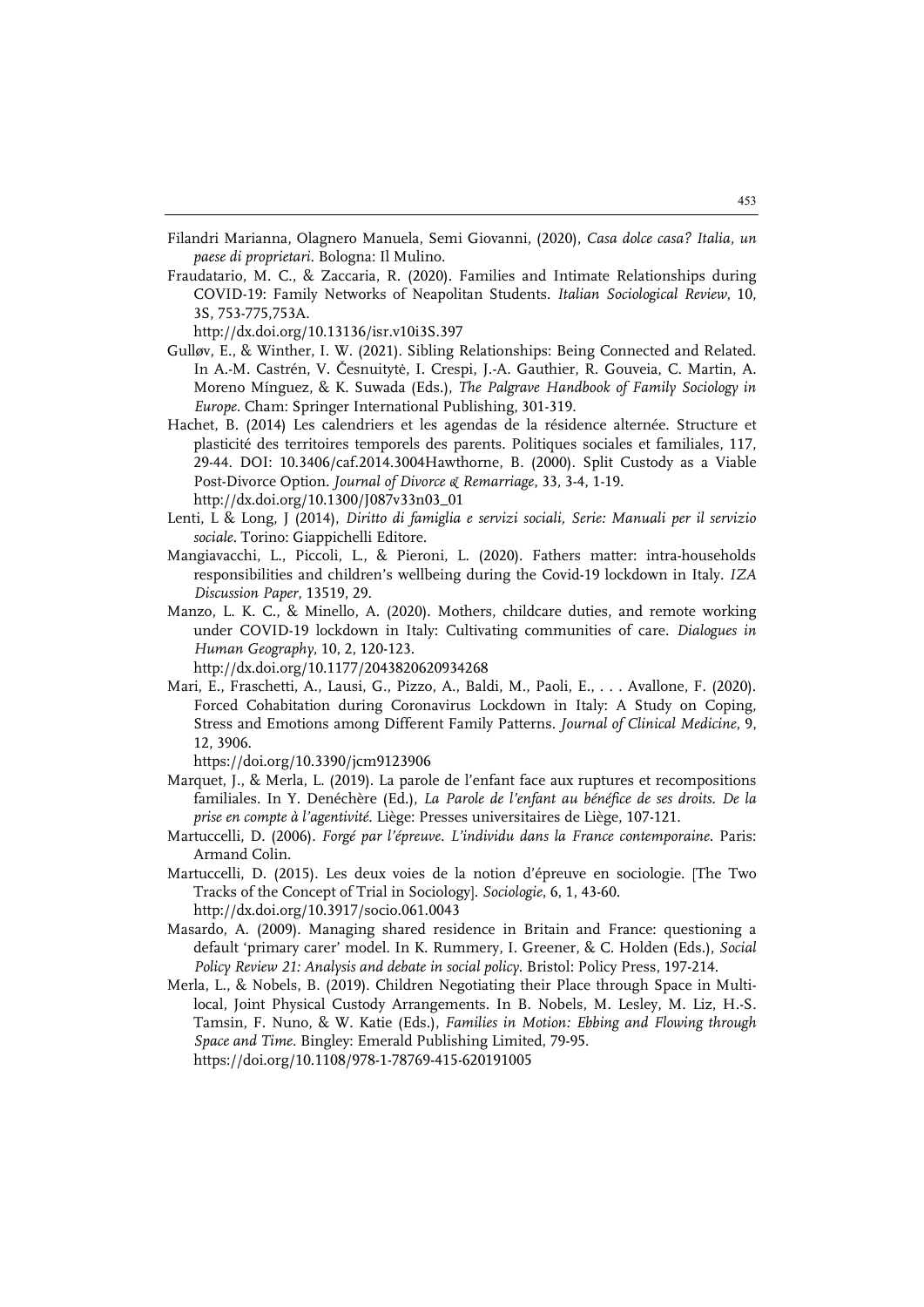- Merla, L., & Nobels, B. (forthcoming, 2021). Gérer l'alternance, ordonner un monde en mouvement: les pratiques matérielles des enfants en hébergement alterné. *Recherches sociologiques et anthropologiques*, 52, 1.
- Merla, L., Dedonder, J., Nobels, B., & Murru, S. (2021). The SOHI: Operationalizing a new model for studying teenagers' sense of home in post-divorce families. In L. Bernardi & D. Mortelmans (Eds.), *Shared Physical Custody*. Springer, 166-187
- Morgan, D. H. G. (2011). *Rethinking family practices*. Basingstoke: Palgrave McMillan.
- Morgan, D. H. J. (2020). Family practices in time and space. *Gender, Place & Culture*, 27, 5, 733-743.

http://dx.doi.org/10.1080/0966369X.2018.1541870

- Murgia, A., & Poggio, B. (2011). Svelare la maschilità egemonica nelle organizzazioni. L'esperienza dei congedi parentali raccontata dagli uomini. In A. Murgia & B. Poggio (Eds.), *Padri che cambiano. Sguardi interdisciplinari sulla paternità contemporanea tra rappresentazioni e pratiche quotidiane*. Firenze: ETS, 201-232
- Murru, S. (forthcoming 2021), *The Italian Legal Frame for Separation, Divorce, and Custody of Children*, *Report*: UCLouvain.
- Naldini, M. (Ed.) (2015), *La transizione alla genitorialità. Da coppie moderne a famiglie tradizionali*. Bologna: Il Mulino.
- Naldini, M & Santero, A. (2019), Le politiche di conciliazione famiglia-lavoro e le politiche per l'infanzia : L'Italia nel contesto europeo. In. M. Naldini, T. Caponio, R. Ricucci (Eds.), *Famiglie in emigrazione.Politiche e pratiche di genitorialità*. Bologna: Il Mulino, 19-42.
- Naldini, M. & Solera, C. (2018), When Husbands and Wives Don't Agree, who 'Wins'? Value/Practice Dissonance in the Division of Work Around Parenthood in Italy. In. R. Musumeci & A. Santero (Eds.), *Fathers, Childcare and Work: Cultures, Practices and Policies*. Bingley: Emerald Publishing Limited, 45-76.
- Palludan, C., & Winther, I. W. (2016). 'Having my own room would be really cool: Children's rooms as the social and material organizing of siblings. *Journal of Material Culture*, 22, 1, 34-50.

https://doi.org/10.1177/1359183516662675.

- Recksiedler, C., & Bernardi, L. (2021). Are 'Part-time parents' healthier parents? Correlates of shared physical custody in Switzerland. In L. Bernardi & D. Mortelmans (Eds.), *Shared physical custody*, Springer, 76-102.
- Sacriste, V. (2019). Les objets face aux épreuves de l'existence moderne. *Sociographe, Hors série,* 12, 5, 42-65.

http://dx.doi.org/10.3917/graph.hs012.0042

Steinbach, A., Augustijn, L., & Corkadi, G. (2021). Joint Physical Custody and Adolescents' Life Satisfaction in 37 North American and European Countries. *Family Process*, 60, 1, 145-158.

https://doi.org/10.1111/famp.12536

Thierry, X., Geay, B., Pailhé, A., Berthomier, N., Camus, J., Cauchi-Duval, N., équipe SAPRIS (2021). Les enfants à l'épreuve du premier confinement. *Populations et Sociétés*, 585, 1-4.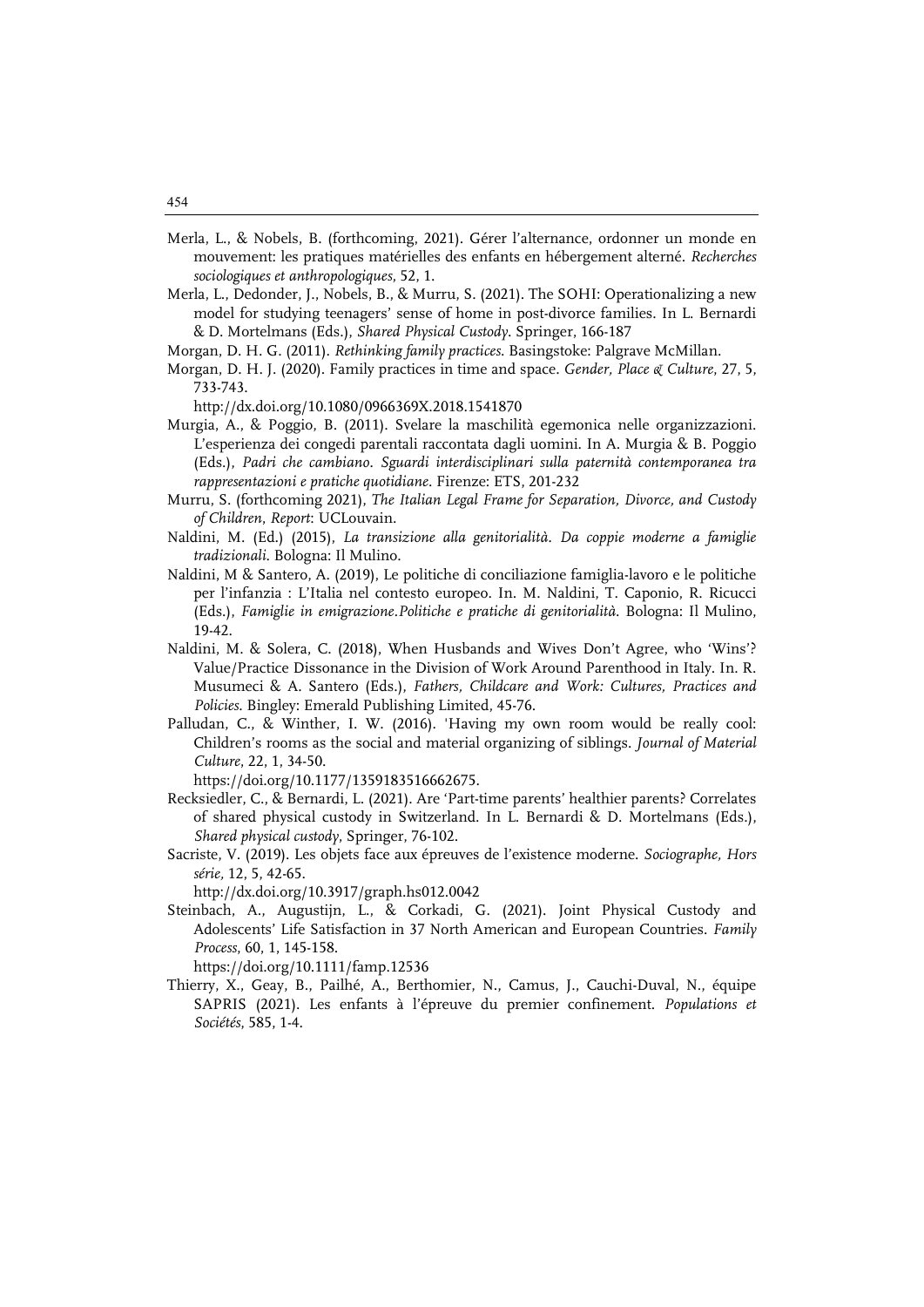- Thomson, E., & Turunen, J. (2021). Alternating homes a new family form the family sociology perspective. In L. Bernardi & D. Mortelmans (Eds.), *Shared physical custody*. Springer, 23-36.
- Unterreiner, A. (2018). Les relations familiales après la séparation conjugale. Revue de la littérature internationale sur les familles de couples séparés. *Revue de politiques sociales et familiales*, 127, 83-89.

https://doi.org/10:3406/caf.2018.3290

- Vrolijk, P., & Keizer, R. (2021) Linkages Between Children's Living Arrangements After Divorce and the Quality of the Father-Child Relationship; Father involvement as important underlying mechanism. In L. Bernardi & D. Mortelmans (Eds.), *Shared Physical Custody*. Springer, 103-141.
- Winther, I. W., & Larsen, S. N. (fc, 2021). To share and 'be shared'… Everyday life experiences as 'shared children' – micro-anthropological analyses and conceptual offers. *Recherches sociologiques et anthropologiques*, 52, 1.
- Zartler, U. (2021). Children and parents after separation. In N. Schneider & M. Kreyenfeld (Eds.), *Research Handbook on the Sociology of the Family*. Edward Elgar Publishing, 300- 313.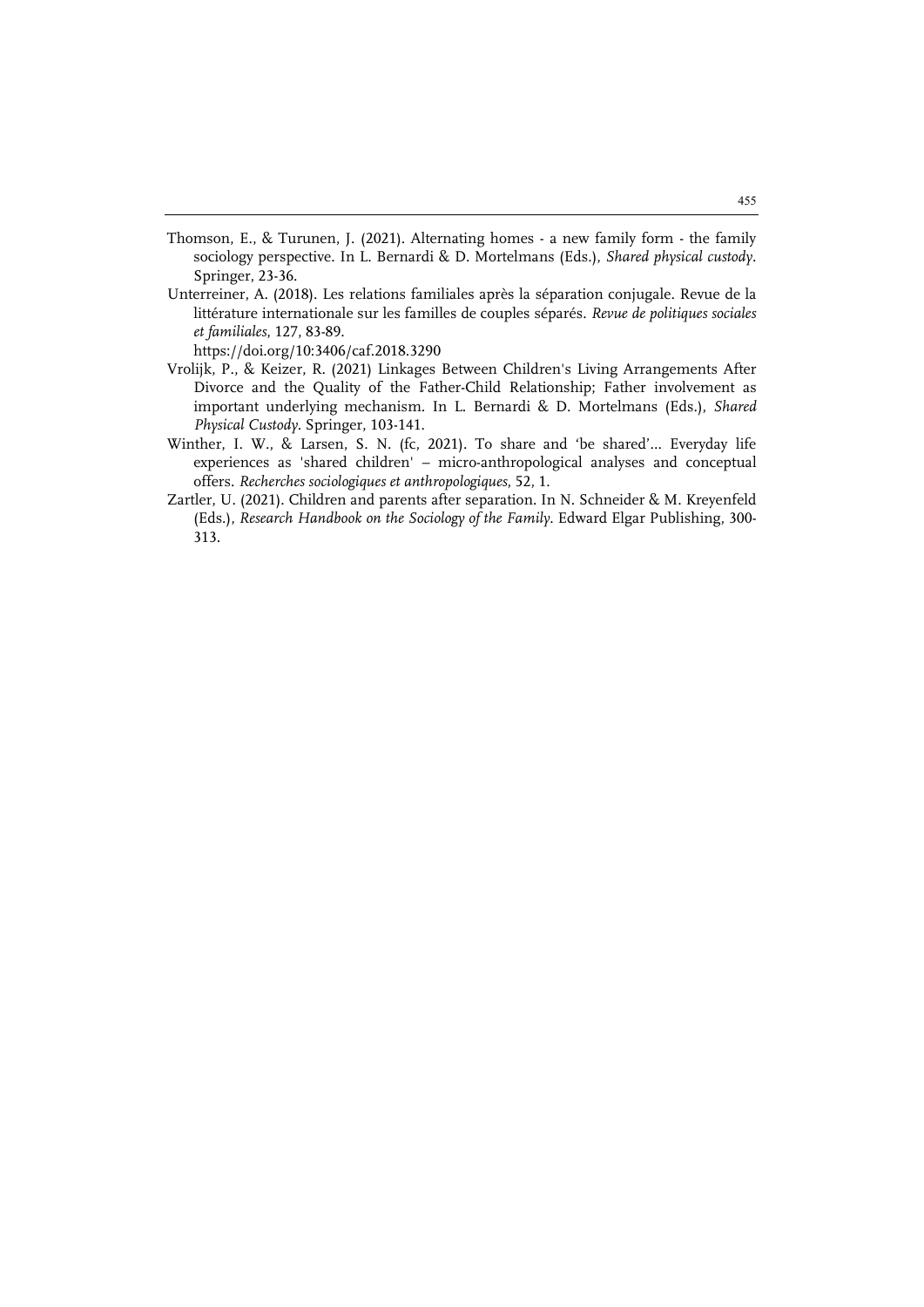## **Information in German**

#### **Deutscher Titel**

Familien im italienischen Lockdown: Zeitliche Anpassungen und neue Betreuungspraktiken im Wechselmodell

#### **Zusammenfassung**

**Fragestellung:** Dieser Beitrag untersucht die Auswirkungen der Covid-19 Ausgangssperre im Frühling 2020 in Italien auf Familien mit getrennten Eltern, die mit ihren Kindern im Wechselmodell leben.

**Hintergrund:** Das Wechselmodell stellt das in der italienischen Gesellschaft vorherrschende Modell der "Mutter als Hauptbezugsperson" teilweise in Frage. Diese Studie betrachtet den Lockdown als einen "Herausforderungsprozess" ("challenge-trial", Martucelli 2015). Wir analysieren die Strategien, welche diese Familien im Umgang mit der Ausgangssperre entwickelt haben und verweisen auf die übergreifenden Strukturen, die zu diesen Erfahrungen im Lockdown beigetragen haben.

**Methode:** Wir verwenden halbstrukturierte Interviews mit 19 Elternteilen (9 Väter und 10 Mütter) aus 12 Familien, die das Wechselmodell praktizieren.

**Ergebnisse:** Wir legen eine Typologie vor, welche die Neuorganisation der Betreuung während der Ausgangssperre beschreibt und zeigen, wie sich der Lockdown auf die Aufteilung der elterlichen Betreuung auswirkte, basierend auf a) gleichbleibenden bzw. geänderten Regelungen im Übernachtungskalender zugunsten von Mutter bzw. Vater; und b) gleichbleibenden bzw. geänderten Regelungen für Geschwister - eine neue Praxis, die entstand und die auch Auswirkungen auf die Aufteilung der Kinderbetreuung zwischen den Eltern hatte. Wir identifizieren vier Typen, bei denen sich die neuen Erziehungspraktiken, die Rolle der materiellen Wohnsituation, die Beziehungen und Spannungen zwischen den Familienmitgliedern sowie die Vereinbarkeit von Arbeit, Schule und Kinderbetreuung unterscheiden.

Schlussfolgerung: Die Verwendung der Perspektive des "Herausforderungsprozesses" ("challenge-trial") erweist sich als nützlich, um das Familienleben im Lockdown zu untersuchen. Zugleich zeigt sich die Notwendigkeit, die Forschung zur Gleichstellung der Geschlechter bei geteilter Elternschaft und zu Geschwisterbeziehungen in Nachscheidungsfamilien zu differenzieren.

**Schlagwörter:** Wechselmodell, Covid-19 Lockdown, challenge-trial, Trennung und Scheidung, Kinder, Geschlechtervertrag, Vereinbarkeit, geteilte Elternschaft